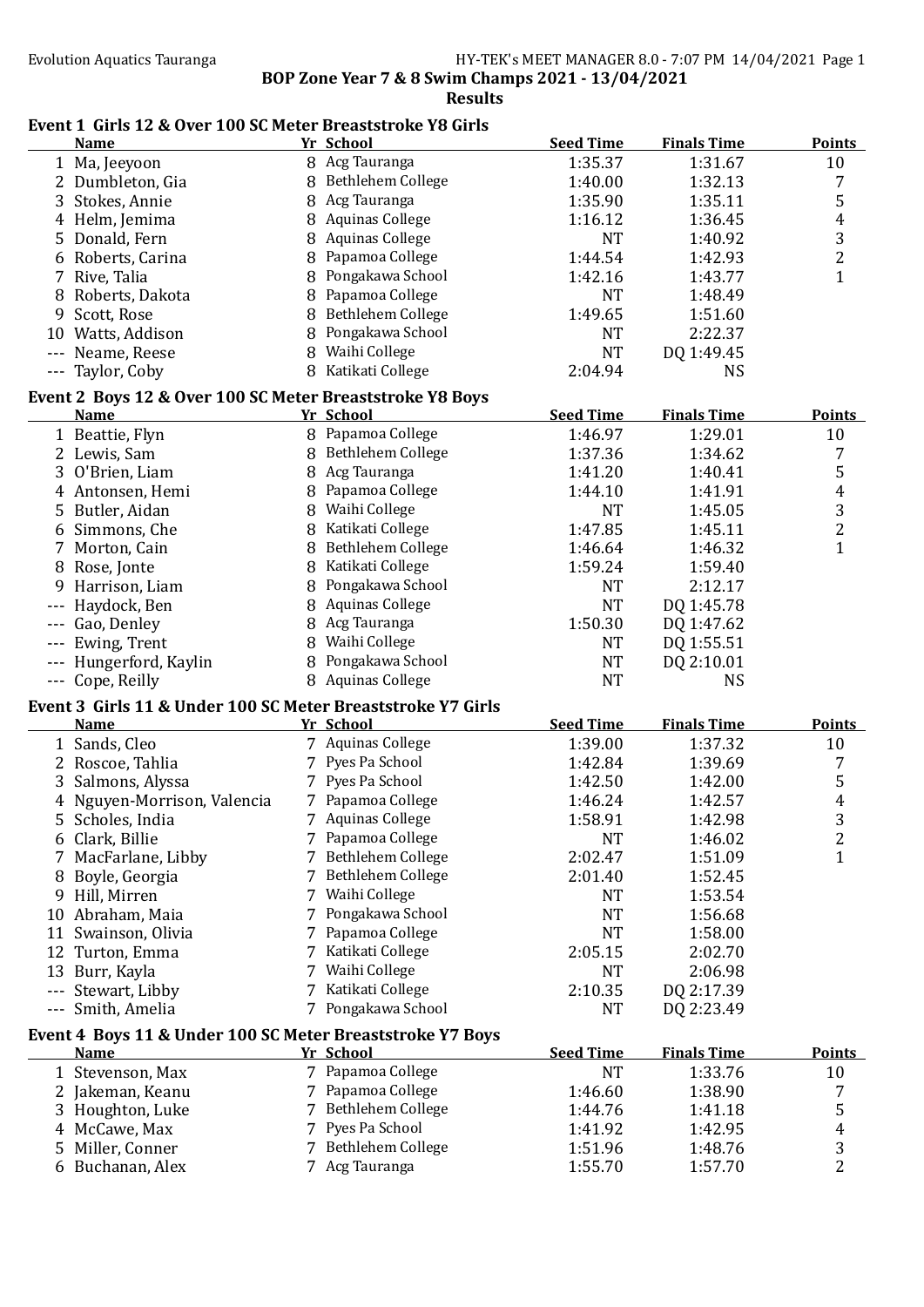## **(Event 4 Boys 11 & Under 100 SC Meter Breaststroke Y7 Boys)**

|       | <b>Name</b>                                             |   | Yr School              | <b>Seed Time</b> | <b>Finals Time</b> | <b>Points</b>           |
|-------|---------------------------------------------------------|---|------------------------|------------------|--------------------|-------------------------|
|       | 7 Warren, Tom                                           |   | 7 Papamoa College      | <b>NT</b>        | 1:58.19            | $\mathbf{1}$            |
|       | 8 Laman-Trip, Haarlem                                   |   | 7 Waihi College        | <b>NT</b>        | 2:01.12            |                         |
|       | 9 Meier, Noah                                           |   | 7 Pongakawa School     | <b>NT</b>        | 2:03.59            |                         |
|       | 10 Hiliate, Tevita                                      |   | 7 Waihi College        | <b>NT</b>        | 2:04.71            |                         |
|       | 11 Stevens, Blake                                       |   | Katikati College       | 2:02.16          | 2:06.02            |                         |
|       | 12 Khakh, Punjab                                        |   | 7 Pongakawa School     | <b>NT</b>        | 2:12.52            |                         |
|       | 13 Mear, Jack                                           |   | 7 Aquinas College      | <b>NT</b>        | 2:15.01            |                         |
|       |                                                         |   | 7 Te Puke Cluster Wbop | <b>NT</b>        | 2:34.09            |                         |
|       | 14 Gibbons, Jack                                        |   |                        |                  |                    |                         |
|       | 15 Gilbert, Toby                                        |   | 7 Katikati College     | 2:06.94          | 2:36.14            |                         |
|       | --- Workman, Tiare                                      |   | 7 Aquinas College      | <b>NT</b>        | <b>NS</b>          |                         |
|       | Event 5 Girls 12 & Over 50 SC Meter Butterfly Y8 Girls  |   |                        |                  |                    |                         |
|       | <b>Name</b>                                             |   | Yr School              | <b>Seed Time</b> | <b>Finals Time</b> | <b>Points</b>           |
|       | 1 Dumbleton, Gia                                        |   | 8 Bethlehem College    | 35.03            | 34.87              | 10                      |
|       | 2 Copeland, Dulcie                                      |   | 8 Bethlehem College    | 37.73            | 36.94              | 7                       |
|       | 3 Stokes, Annie                                         |   | 8 Acg Tauranga         | 38.18            | 38.11              | 5                       |
|       | 4 Mason-Pere, Layla                                     |   | 8 Papamoa College      | 41.20            | 38.63              | $\overline{4}$          |
|       | 5 Parish, Matilda                                       |   | 8 Acg Tauranga         | 45.06            | 41.13              | 3                       |
|       |                                                         |   | 8 Aquinas College      | <b>NT</b>        | 42.47              | $\overline{\mathbf{c}}$ |
|       | 6 Helm, Jemima                                          |   |                        |                  |                    |                         |
|       | 7 Donald, Fern                                          | 8 | <b>Aquinas College</b> | <b>NT</b>        | 43.94              | $\mathbf{1}$            |
|       | 8 Glubb, Maggie                                         | 8 | <b>Aquinas College</b> | <b>NT</b>        | 44.99              |                         |
|       | 9 Roberts, Dakota                                       | 8 | Papamoa College        | <b>NT</b>        | 45.43              |                         |
|       | 10 Tapsell, Katela                                      |   | 8 Pongakawa School     | <b>NT</b>        | 53.39              |                         |
|       | Watts, Addison                                          | 8 | Pongakawa School       | <b>NT</b>        | <b>NS</b>          |                         |
|       | Roberts, Carina                                         | 8 | Papamoa College        | 42.69            | <b>NS</b>          |                         |
|       | --- Rive, Talia                                         |   | 8 Pongakawa School     | 49.11            | <b>NS</b>          |                         |
|       |                                                         |   |                        |                  |                    |                         |
|       | Event 6 Boys 12 & Over 50 SC Meter Butterfly Y8 Boys    |   |                        | <b>Seed Time</b> |                    | <b>Points</b>           |
|       | <b>Name</b>                                             |   | Yr School              |                  | <b>Finals Time</b> |                         |
|       | 1 Beattie, Flyn                                         |   | 8 Papamoa College      | 32.41            | 33.13              | 10                      |
|       | 2 Lewis, Sam                                            |   | 8 Bethlehem College    | 36.26            | 35.62              | 7                       |
|       | 3 Antonsen, Hemi                                        |   | 8 Papamoa College      | 36.91            | 36.96              | 5                       |
|       | 4 Bell, Ryan                                            | 8 | <b>Aquinas College</b> | 44.62            | 40.23              | $\pmb{4}$               |
|       | 5 O'Brien, Liam                                         | 8 | Acg Tauranga           | 41.33            | 40.81              | 3                       |
|       | 6 McEwan, Ryleigh                                       |   | 8 Papamoa College      | <b>NT</b>        | 40.82              | $\overline{c}$          |
| 7     | Simmons, Che                                            | 8 | Katikati College       | 39.36            | 41.32              | $\mathbf{1}$            |
|       | 8 Perry, Cruz                                           |   | 8 Pyes Pa School       | 41.40            | 43.57              |                         |
|       | --- Cope, Reilly                                        |   | 8 Aquinas College      | NT               | <b>NS</b>          |                         |
|       | --- Roper, Austin                                       |   | 8 Aquinas College      | <b>NT</b>        | <b>NS</b>          |                         |
|       |                                                         |   |                        |                  |                    |                         |
|       | Event 7 Girls 11 & Under 50 SC Meter Butterfly Y7 Girls |   |                        |                  |                    |                         |
|       | <b>Name</b>                                             |   | Yr School              | <b>Seed Time</b> | <b>Finals Time</b> | <b>Points</b>           |
|       | 1 Roscoe, Tahlia                                        |   | 7 Pyes Pa School       | 36.12            | 35.64              | 10                      |
|       | 2 Sands, Cleo                                           |   | <b>Aquinas College</b> | 41.17            | 38.60              | 7                       |
|       | 3 Pengelly, Emily                                       |   | Acg Tauranga           | 43.87            | 39.76              | 5                       |
|       | Scholes, India                                          |   | Aquinas College        | <b>NT</b>        | 41.19              | 4                       |
|       | Nguyen-Morrison, Valencia                               |   | Papamoa College        | 42.88            | 41.88              | 3                       |
|       | 6 Swainson, Olivia                                      |   | 7 Papamoa College      | <b>NT</b>        | 43.22              | $\overline{c}$          |
|       | Etherington, Ruby                                       |   | 7 Aquinas College      | <b>NT</b>        | 47.83              | $\mathbf{1}$            |
| ---   | Deol, Gurmehar                                          |   | 7 Bethlehem College    | 1:05.48          | DQ 1:07.68         |                         |
|       |                                                         |   |                        |                  |                    |                         |
| $---$ | Yang, Kylie                                             |   | Bethlehem College      | 1:26.97          | DQ 1:26.97         |                         |
|       | --- Abraham, Maia                                       |   | 7 Pongakawa School     | NT               | <b>NS</b>          |                         |
|       | Event 8 Boys 11 & Under 50 SC Meter Butterfly Y7 Boys   |   |                        |                  |                    |                         |
|       | <b>Name</b>                                             |   | Yr School              | <b>Seed Time</b> | <b>Finals Time</b> | <b>Points</b>           |
|       | 1 Stevenson, Max                                        |   | 7 Papamoa College      | <b>NT</b>        | 40.28              | 10                      |
|       | 2 Murray, Vaughan                                       |   | 7 Aquinas College      | <b>NT</b>        | 42.31              | 7                       |
|       |                                                         |   |                        |                  |                    |                         |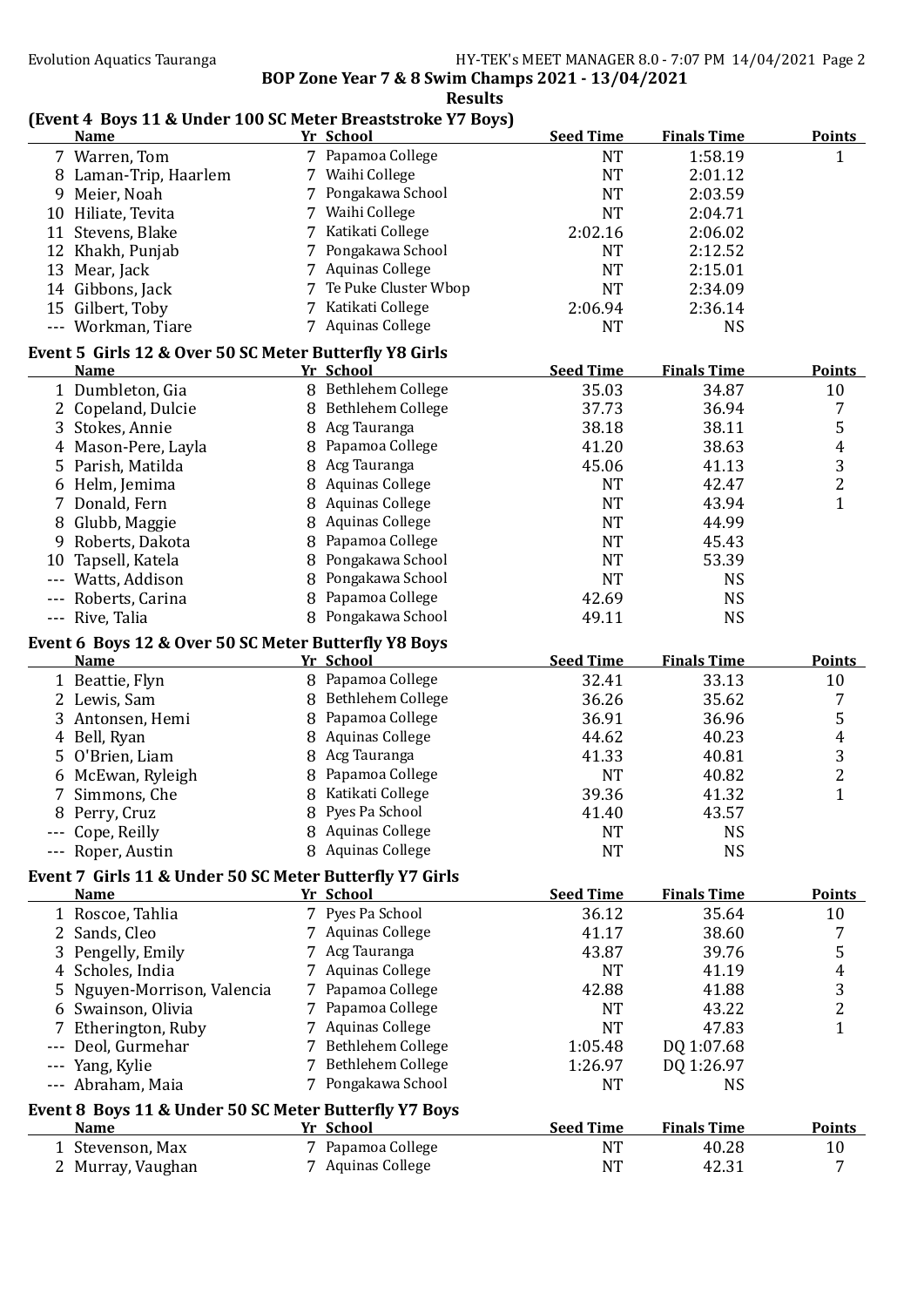## **(Event 8 Boys 11 & Under 50 SC Meter Butterfly Y7 Boys)**

| (Event 8 Boys 11 & Under 50 SC Meter Butterily 17 Boys)<br><b>Name</b> |   | Yr School              | <b>Seed Time</b> | <b>Finals Time</b> | <b>Points</b>           |
|------------------------------------------------------------------------|---|------------------------|------------------|--------------------|-------------------------|
| 3 Jakeman, Keanu                                                       |   | 7 Papamoa College      | 53.33            | 42.38              | 5                       |
| 4 Houghton, Luke                                                       |   | 7 Bethlehem College    | 45.38            | 44.44              | $\overline{4}$          |
| 5 Miller, Conner                                                       |   | 7 Bethlehem College    | 54.52            | 50.84              | 3                       |
| Meier, Noah<br>6                                                       |   | 7 Pongakawa School     | <b>NT</b>        | 57.47              | $\overline{2}$          |
| St George, William                                                     |   | 7 Pyes Pa School       | 55.80            | DQ 52.27           |                         |
| Hopkins, George                                                        |   | 7 Aquinas College      | <b>NT</b>        | DQ 54.87           |                         |
| Haack-Rangi, Lincoln                                                   |   | 7 Pongakawa School     | <b>NT</b>        | DQ 1:05.42         |                         |
| Hungerford, Asher                                                      |   | 7 Pongakawa School     | <b>NT</b>        | <b>NS</b>          |                         |
| Workman, Tiare                                                         |   | 7 Aquinas College      | <b>NT</b>        | <b>NS</b>          |                         |
| --- Owen, Gabriel                                                      |   | 7 Katikati College     | 51.30            | <b>NS</b>          |                         |
| Event 9 Girls 12 & Over 100 SC Meter Backstroke Y8 Girls               |   |                        |                  |                    |                         |
| <b>Name</b>                                                            |   | Yr School              | <b>Seed Time</b> | <b>Finals Time</b> | <b>Points</b>           |
| 1 Dumbleton, Gia                                                       |   | 8 Bethlehem College    | 1:21.55          | 1:22.46            | 10                      |
| 2 Copeland, Dulcie                                                     |   | 8 Bethlehem College    | 1:22.71          | 1:23.39            | 7                       |
| 3 Stokes, Annie                                                        |   | 8 Acg Tauranga         | 1:25.23          | 1:25.56            | 5                       |
| 4 Pugh, Eleanor                                                        |   | 8 Bethlehem College    | 1:27.36          | 1:27.20            | $\overline{4}$          |
| 5 Rive, Talia                                                          |   | 8 Pongakawa School     | <b>NT</b>        | 1:27.40            | 3                       |
| 6 Parish, Matilda                                                      | 8 | Acg Tauranga           | 1:30.60          | 1:28.57            | $\overline{c}$          |
| 7 Roberts, Carina                                                      | 8 | Papamoa College        | 1:28.61          | 1:31.04            | $\mathbf{1}$            |
| 8 Church, Hazel                                                        |   | 8 Waihi College        | <b>NT</b>        | 1:32.36            |                         |
| 9 Helm, Jemima                                                         | 8 | <b>Aquinas College</b> | <b>NT</b>        | 1:32.75            |                         |
| 10 Glubb, Maggie                                                       | 8 | <b>Aquinas College</b> | <b>NT</b>        | 1:34.46            |                         |
| 11 Mason-Pere, Layla                                                   | 8 | Papamoa College        | <b>NT</b>        | 1:36.12            |                         |
| 12 Neame, Reese                                                        |   | 8 Waihi College        | <b>NT</b>        | 1:41.72            |                         |
| --- Tapsell, Katela                                                    | 8 | Pongakawa School       | <b>NT</b>        | DQ 1:55.80         |                         |
| --- Roberts, Dakota                                                    | 8 | Papamoa College        | <b>NT</b>        | <b>NS</b>          |                         |
| --- Watts, Addison                                                     |   | 8 Pongakawa School     | <b>NT</b>        | <b>NS</b>          |                         |
| Event 10 Boys 12 & Over 100 SC Meter Backstroke Y8 Boys                |   |                        |                  |                    |                         |
| <b>Name</b>                                                            |   | Yr School              | <b>Seed Time</b> | <b>Finals Time</b> | <b>Points</b>           |
| 1 Beattie, Flyn                                                        |   | 8 Papamoa College      | 1:27.87          | 1:20.20            | 10                      |
| 2 Roper, Austin                                                        |   | 8 Aquinas College      | <b>NT</b>        | 1:21.97            | 7                       |
| 3 Lewis, Sam                                                           |   | 8 Bethlehem College    | 1:26.67          | 1:23.07            | 5                       |
| 4 Simmons, Che                                                         |   | 8 Katikati College     | 1:25.74          | 1:24.62            | 4                       |
| 5 O'Brien, Liam                                                        |   | 8 Acg Tauranga         | 1:29.39          | 1:29.64            | 3                       |
| 6 Perry, Cruz                                                          |   | 8 Pyes Pa School       | 1:32.36          | 1:30.23            | $\overline{\mathbf{c}}$ |
| 7 Gillbanks, Luke                                                      |   | 8 Papamoa College      | <b>NT</b>        | 1:34.43            | $\mathbf{1}$            |
| 8 Butler, Aidan                                                        | 8 | Waihi College          | <b>NT</b>        | 1:35.70            |                         |
| --- Antonsen, Hemi                                                     | 8 | Papamoa College        | 1:21.64          | DQ 1:23.42         |                         |
| --- Lovell-Dewes, Rylee                                                |   | 8 Pongakawa School     | NT               | DQ 1:54.11         |                         |
| --- Sitaleni, Ayvias                                                   |   | 8 Te Puke Cluster Wbop | NT               | <b>NS</b>          |                         |
| --- Bell, Ryan                                                         | 8 | <b>Aquinas College</b> | NT               | <b>NS</b>          |                         |
| Cope, Reilly                                                           | 8 | <b>Aquinas College</b> | <b>NT</b>        | <b>NS</b>          |                         |
| --- Curle, Will                                                        | 8 | Bethlehem College      | 1:42.15          | <b>NS</b>          |                         |
| --- Roberts, Kaha                                                      | 8 | Te Puke Cluster Wbop   | <b>NT</b>        | <b>NS</b>          |                         |
| Event 11 Girls 11 & Under 100 SC Meter Backstroke Y7 Girls             |   |                        |                  |                    |                         |
| <b>Name</b>                                                            |   | Yr School              | <b>Seed Time</b> | <b>Finals Time</b> | <b>Points</b>           |
| 1 Roscoe, Tahlia                                                       |   | 7 Pyes Pa School       | 1:30.42          | 1:25.36            | 10                      |
| 2 Scholes, India                                                       |   | 7 Aquinas College      | 1:32.89          | 1:27.53            | 7                       |
| 3 Sands, Cleo                                                          |   | 7 Aquinas College      | <b>NT</b>        | 1:28.27            | 5                       |
| Nguyen-Morrison, Valencia<br>4                                         |   | 7 Papamoa College      | 1:32.37          | 1:32.75            | $\overline{4}$          |
| 5 Clark, Billie                                                        |   | 7 Papamoa College      | <b>NT</b>        | 1:35.06            | 3                       |
| 6 Walter, Georgia                                                      |   | 7 Katikati College     | 1:37.38          | 1:36.73            | 2                       |
| 7 Phelps, Nyah                                                         |   | 7 Bethlehem College    | 2:06.27          | 1:54.91            | $\mathbf{1}$            |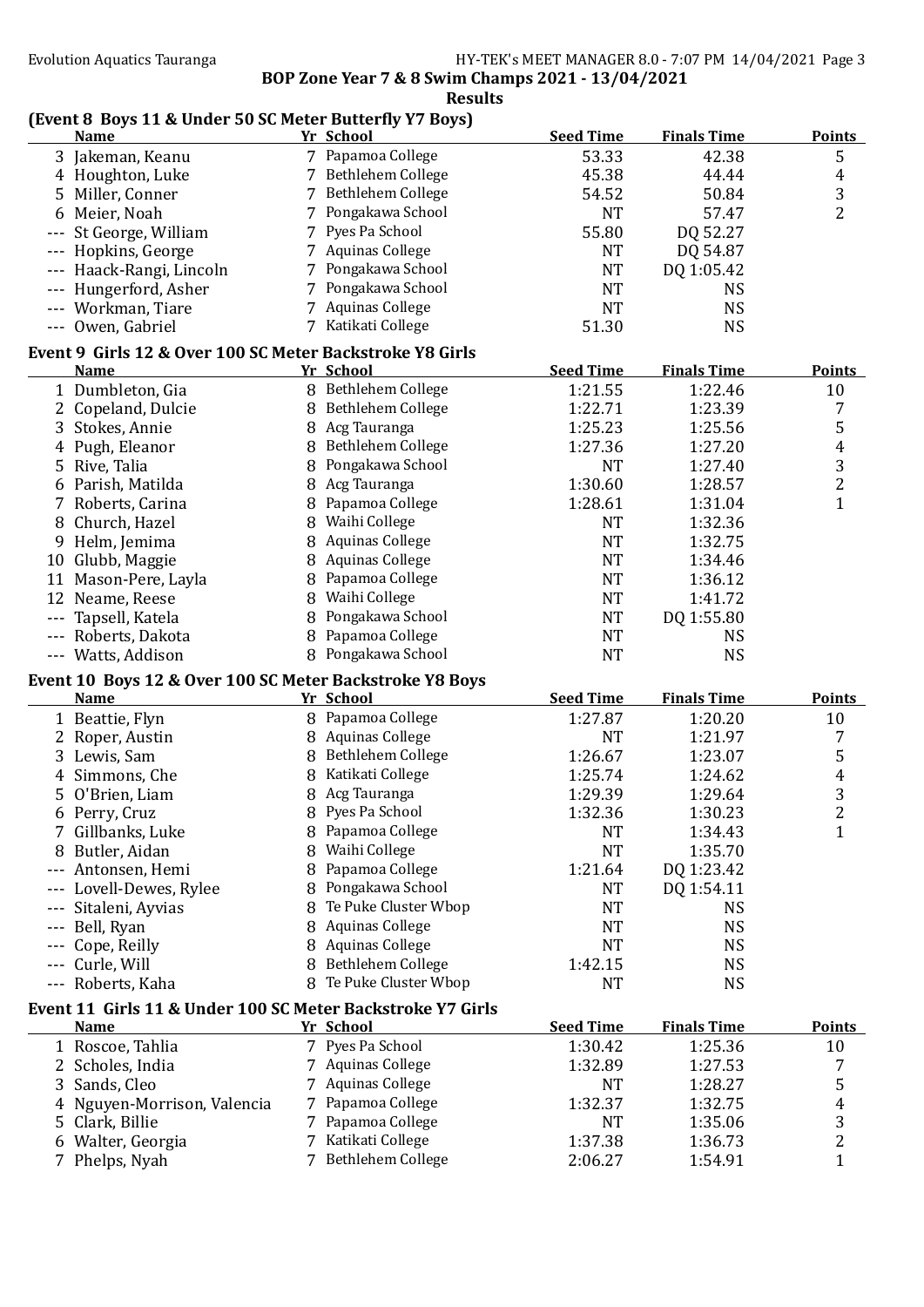# **(Event 11 Girls 11 & Under 100 SC Meter Backstroke Y7 Girls)**

| <b>Name</b>                                              |   | Yr School              | <b>Seed Time</b> | <b>Finals Time</b> | <b>Points</b>    |
|----------------------------------------------------------|---|------------------------|------------------|--------------------|------------------|
| 8 Carey, Isabelle                                        |   | 7 Waihi College        | <b>NT</b>        | 1:58.46            |                  |
| 9 Padfield, Victoria                                     |   | 7 Bethlehem College    | 2:23.12          | 2:14.40            |                  |
| --- Salmons, Alyssa                                      |   | 7 Pyes Pa School       | 1:35.61          | DQ 1:33.23         |                  |
| --- Abraham, Maia                                        |   | 7 Pongakawa School     | <b>NT</b>        | DQ 1:55.46         |                  |
| --- Shaw, Isabel                                         |   | 7 Katikati College     | 2:04.94          | <b>NS</b>          |                  |
| --- Muir, Kyla                                           |   | 7 Waihi College        | <b>NT</b>        | <b>NS</b>          |                  |
| --- Swainson, Olivia                                     |   | 7 Papamoa College      | <b>NT</b>        | <b>NS</b>          |                  |
|                                                          |   |                        |                  |                    |                  |
| Event 12 Boys 11 & Under 100 SC Meter Backstroke Y7 Boys |   |                        |                  |                    |                  |
| <b>Name</b>                                              |   | Yr School              | <b>Seed Time</b> | <b>Finals Time</b> | <b>Points</b>    |
| 1 Stevenson, Max                                         |   | 7 Papamoa College      | <b>NT</b>        | 1:30.24            | 10               |
| 2 Jakeman, Keanu                                         |   | 7 Papamoa College      | 1:36.10          | 1:32.74            | 7                |
| 3 Schulze, Noah                                          |   | 7 Acg Tauranga         | 1:36.15          | 1:35.01            | 5                |
| 4 Minchin, Jayvia                                        |   | 7 Papamoa College      | <b>NT</b>        | 1:40.67            | $\boldsymbol{4}$ |
| 5 Houghton, Luke                                         |   | 7 Bethlehem College    | 1:41.80          | 1:41.37            | 3                |
| 6 Tang, Jeremy                                           |   | 7 Bethlehem College    | 1:51.55          | 1:41.78            | $\overline{c}$   |
| 7 Buchanan, Alex                                         |   | 7 Acg Tauranga         | 1:50.90          | 1:46.41            | $\mathbf{1}$     |
| 8 Osborne-Sole, Lachlan                                  |   | 7 Waihi College        | <b>NT</b>        | 1:50.53            |                  |
| 9 Paterson, Karn                                         |   | 7 Pongakawa School     | <b>NT</b>        | 2:12.89            |                  |
| --- Murray, Vaughan                                      |   | 7 Aquinas College      | <b>NT</b>        | DQ 1:36.36         |                  |
| --- Le Cheminant, Regan                                  |   | 7 Katikati College     | 1:54.00          | DQ 1:54.32         |                  |
| --- Evans, Nathaniel                                     |   | 7 Bethlehem College    | 2:48.84          | DQ 2:29.13         |                  |
| --- Laman-Trip, Haarlem                                  |   | 7 Waihi College        | <b>NT</b>        | <b>NS</b>          |                  |
| Puata, Quentin                                           |   | 7 Pongakawa School     | <b>NT</b>        | <b>NS</b>          |                  |
| --- Workman, Tiare                                       |   | 7 Aquinas College      | <b>NT</b>        | <b>NS</b>          |                  |
|                                                          |   | 7 Katikati College     | 1:51.89          | <b>NS</b>          |                  |
| --- Owen, Gabriel                                        |   |                        |                  |                    |                  |
| Event 13 Girls 12 & Over 50 SC Meter Freestyle Y8 Girls  |   |                        |                  |                    |                  |
| <b>Name</b>                                              |   | Yr_School              | <b>Seed Time</b> | <b>Finals Time</b> | <b>Points</b>    |
| 1 Ma, Jeeyoon                                            |   | 8 Acg Tauranga         | 33.70            | 32.68              | 10               |
| 2 Copeland, Dulcie                                       |   | 8 Bethlehem College    | 32.81            | 33.29              | 7                |
| 3 Dumbleton, Gia                                         | 8 | Bethlehem College      | 33.88            | 33.50              | 5                |
| 4 Wilson, Isabella                                       | 8 | <b>Aquinas College</b> | <b>NT</b>        | 34.00              | $\pmb{4}$        |
| 5 Roberts, Carina                                        |   | 8 Papamoa College      | 34.17            | 34.17              | $\overline{3}$   |
| 6 Pugh, Eleanor                                          | 8 | Bethlehem College      | 35.37            | 35.01              | $\overline{c}$   |
| 7 Neame, Reese                                           | 8 | Waihi College          | <b>NT</b>        | 35.12              | $\mathbf{1}$     |
| 8 Helm, Jemima                                           |   | 8 Aquinas College      | 36.15            | 35.21              |                  |
| 9 Rush, Celeste                                          | ୪ | Waihi College          | <b>NT</b>        | 35.36              |                  |
| 10 Stokes, Annie                                         | 8 | Acg Tauranga           | 35.04            | 35.46              |                  |
| 11 Donald, Fern                                          | 8 | <b>Aquinas College</b> | <b>NT</b>        | 35.62              |                  |
| 12 Mason-Pere, Layla                                     | 8 | Papamoa College        | 38.09            | 35.66              |                  |
| 13 Roberts, Dakota                                       | 8 | Papamoa College        | <b>NT</b>        | 36.27              |                  |
| 14 Church, Hazel                                         | 8 | Waihi College          | 38.22            | 36.93              |                  |
| --- Watts, Addison                                       | 8 | Pongakawa School       | NT               | DQ 39.93           |                  |
| Melhuish, Tomi                                           | 8 | Pongakawa School       | <b>NT</b>        | <b>NS</b>          |                  |
| Taylor, Coby                                             | 8 | Katikati College       | 44.63            | <b>NS</b>          |                  |
| --- Rive, Talia                                          | 8 | Pongakawa School       | 35.85            | <b>NS</b>          |                  |
|                                                          |   |                        |                  |                    |                  |
| Event 14 Boys 12 & Over 50 SC Meter Freestyle Y8 Boys    |   |                        |                  |                    |                  |
| <b>Name</b>                                              |   | Yr School              | <b>Seed Time</b> | <b>Finals Time</b> | <b>Points</b>    |
| 1 Beattie, Flyn                                          |   | 8 Papamoa College      | 30.19            | 29.90              | 10               |
| 2 Lewis, Sam                                             |   | Bethlehem College      | 34.34            | 32.97              | 7                |
| 3 Antonsen, Hemi                                         | 8 | Papamoa College        | 33.63            | 33.31              | 5                |
|                                                          |   | Acg Tauranga           | 34.40            | 33.76              | 4                |
| 4 Newsom, Harvey                                         | 8 |                        |                  |                    |                  |
| 5 Roper, Austin                                          | 8 | <b>Aquinas College</b> | NT               | 33.86              | 3                |
| 6 Wihapi-Priest, Wiremu                                  |   | 8 Te Puke Cluster Wbop | <b>NT</b>        | 34.03              | 2                |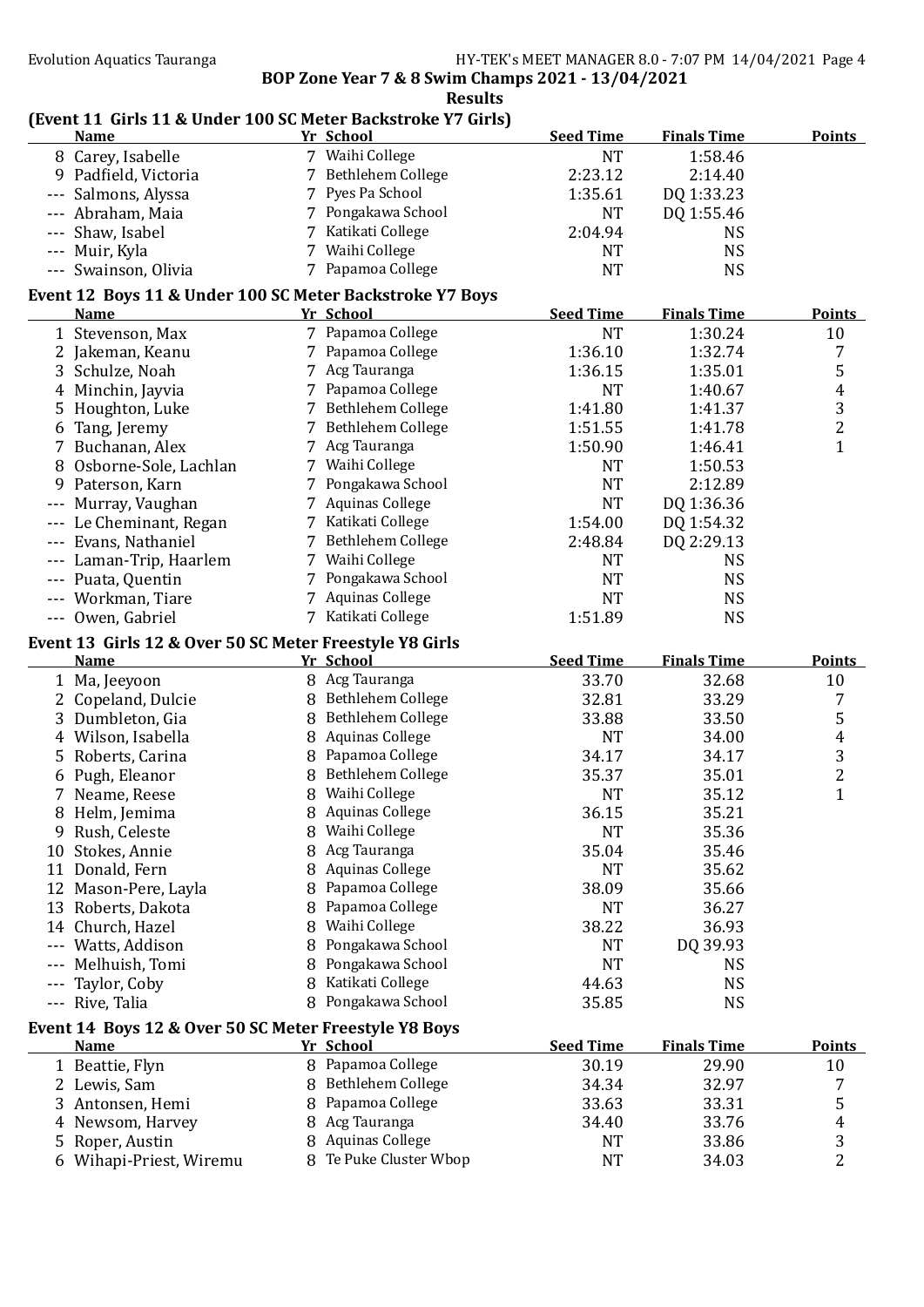#### **Results (Event 14 Boys 12 & Over 50 SC Meter Freestyle Y8 Boys)**

|         | <b>Name</b>                                                             |   | Yr School              | <b>Seed Time</b> | <b>Finals Time</b> | <b>Points</b>  |
|---------|-------------------------------------------------------------------------|---|------------------------|------------------|--------------------|----------------|
|         | 7 Mundy, Finn                                                           |   | 8 Acg Tauranga         | 33.17            | 34.10              | $\mathbf{1}$   |
|         | 8 May, Liam                                                             |   | 8 Katikati College     | 33.95            | 34.44              |                |
|         | 9 Bell, Ryan                                                            | 8 | <b>Aquinas College</b> | 37.27            | 34.63              |                |
|         | 10 Butler, Aidan                                                        | 8 | Waihi College          | <b>NT</b>        | 34.83              |                |
|         | 11 McEwan, Ryleigh                                                      | 8 | Papamoa College        | 35.43            | 35.04              |                |
|         | 12 Morley, Max                                                          | 8 | Waihi College          | <b>NT</b>        | 37.41              |                |
|         | 13 Hungerford, Kaylin                                                   | 8 | Pongakawa School       | <b>NT</b>        | 39.77              |                |
|         | 14 Jurasovich, Jake                                                     | 8 | Te Puke Cluster Wbop   | <b>NT</b>        | 40.34              |                |
|         | 15 Rose, Jonte                                                          |   | 8 Katikati College     | 46.17            | 41.03              |                |
|         | 16 Ewing, Trent                                                         |   | 8 Waihi College        | <b>NT</b>        | 41.28              |                |
|         | --- Haydock, Ben                                                        | 8 | <b>Aquinas College</b> | <b>NT</b>        | DQ 33.43           |                |
|         | --- Bishop, Reuben                                                      |   | 8 Bethlehem College    | 36.54            | DQ 34.75           |                |
|         | --- Duckworth, Gianni                                                   |   | 8 Katikati College     | 38.72            | <b>NS</b>          |                |
|         | --- Morton, Cain                                                        |   | 8 Bethlehem College    | 36.06            | <b>NS</b>          |                |
|         |                                                                         |   |                        |                  |                    |                |
|         | Event 15 Girls 11 & Under 50 SC Meter Freestyle Y7 Girls<br><b>Name</b> |   | Yr School              | <b>Seed Time</b> | <b>Finals Time</b> | <b>Points</b>  |
|         | 1 Roscoe, Tahlia                                                        |   | 7 Pyes Pa School       | 35.50            | 33.71              | 10             |
|         |                                                                         |   | 7 Aquinas College      | 34.57            | 33.83              |                |
|         | 2 Sands, Cleo                                                           |   | 7 Aquinas College      |                  |                    | 7              |
|         | 3 Scholes, India                                                        |   |                        | 38.33            | 34.83              | 5              |
|         | 4 Nguyen-Morrison, Valencia                                             |   | 7 Papamoa College      | 36.73            | 35.93              | 4              |
|         | 5 Smith, Lily                                                           |   | 7 Pyes Pa School       | 36.90            | 36.46              | 3              |
|         | 6 Ralia, Jahren                                                         |   | 7 Bethlehem College    | 37.18            | 36.57              | 2              |
|         | 7 Van Wijk, Kayla                                                       |   | 7 Papamoa College      | <b>NT</b>        | 37.02              | $\mathbf{1}$   |
|         | 8 Walter, Georgia                                                       |   | 7 Katikati College     | 35.85            | 37.37              |                |
|         | 9 Guthrie, Camryn                                                       |   | 7 Aquinas College      | <b>NT</b>        | 37.70              |                |
|         | 10 Hickisey, Paige                                                      |   | 7 Katikati College     | 36.97            | 37.87              |                |
|         | 11 Terblanche, Isabella                                                 |   | 7 Bethlehem College    | 40.95            | 38.06              |                |
|         | 12 Clark, Billie                                                        |   | 7 Papamoa College      | <b>NT</b>        | 38.27              |                |
|         | 13 Abraham, Maia                                                        |   | 7 Pongakawa School     | <b>NT</b>        | 38.96              |                |
|         | 14 Slako, Greer                                                         |   | 7 Bethlehem College    | 40.45            | 39.36              |                |
|         | 15 Westerland, Arabella                                                 |   | 7 Te Puke Cluster Wbop | <b>NT</b>        | 39.72              |                |
|         | 16 Taylor, Annabelle                                                    |   | 7 Pongakawa School     | <b>NT</b>        | 42.07              |                |
|         | 17 Shaw, Isabel                                                         |   | 7 Katikati College     | 42.36            | 42.55              |                |
|         | 18 Muir, Kyla                                                           |   | 7 Waihi College        | <b>NT</b>        | 42.97              |                |
|         | Event 16 Boys 11 & Under 50 SC Meter Freestyle Y7 Boys                  |   |                        |                  |                    |                |
|         | <b>Name</b>                                                             |   | Yr School              | <b>Seed Time</b> | <b>Finals Time</b> | <b>Points</b>  |
|         | 1 Stevenson, Max                                                        |   | 7 Papamoa College      | <b>NT</b>        | 34.03              | 10             |
|         | 2 Houghton, Luke                                                        | 7 | Bethlehem College      | 37.52            | 36.31              | 7              |
|         | 3 Jakeman, Keanu                                                        | 7 | Papamoa College        | 39.91            | 37.14              | 5              |
|         | 4 Fowler, Sam                                                           |   | Bethlehem College      | 41.20            | 38.12              | $\overline{4}$ |
| 5       | McCawe, Max                                                             |   | Pyes Pa School         | 39.51            | 38.43              | 3              |
|         | 6 Laman-Trip, Haarlem                                                   |   | Waihi College          | <b>NT</b>        | 39.16              | 2              |
|         | 7 Forbes, Xavier                                                        |   | 7 Acg Tauranga         | 41.50            | 39.58              | $\mathbf{1}$   |
|         | Murray, Vaughan                                                         |   | <b>Aquinas College</b> | <b>NT</b>        | 39.96              |                |
|         | 9 Gash, Louie                                                           |   | <b>Aquinas College</b> | <b>NT</b>        | 40.43              |                |
|         | 10 Osborne-Sole, Lachlan                                                |   | Waihi College          | <b>NT</b>        | 41.19              |                |
|         | 11 Stevens, Blake                                                       |   | Katikati College       | 37.19            | 41.88              |                |
|         | 12 Meier, Noah                                                          |   | Pongakawa School       | <b>NT</b>        | 42.56              |                |
|         | 13 Baker, Tai                                                           |   | Waihi College          | <b>NT</b>        | 45.29              |                |
|         | 14 Haack-Rangi, Lincoln                                                 |   | Pongakawa School       | <b>NT</b>        | 45.58              |                |
| 15      | Gilbert, Toby                                                           |   | Katikati College       | 40.15            | 45.77              |                |
| $- - -$ | Bhasin, Ikjot                                                           |   | Bethlehem College      | 42.69            | DQ 41.08           |                |
|         | Owen, Gabriel                                                           |   | Katikati College       | 44.77            | <b>NS</b>          |                |
| ---     | Hungerford, Asher                                                       |   | 7 Pongakawa School     | <b>NT</b>        | <b>NS</b>          |                |
|         |                                                                         |   |                        |                  |                    |                |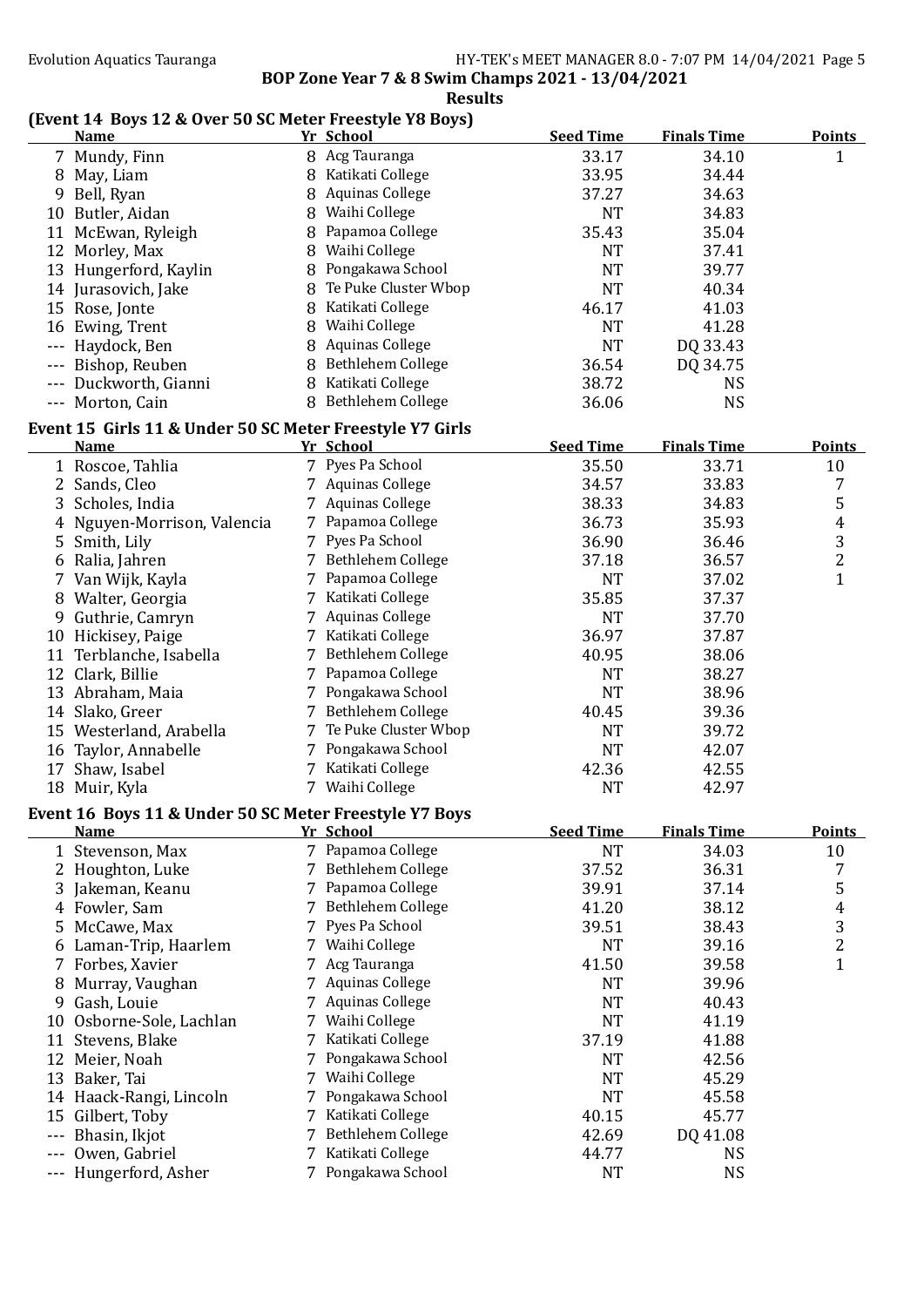**BOP Zone Year 7 & 8 Swim Champs 2021 - 13/04/2021 Results**

# **(Event 16 Boys 11 & Under 50 SC Meter Freestyle Y7 Boys)**<br>Name Yr School

|               | <b>Name</b>                                                |   | Yr School                   | <b>Seed Time</b>       | <b>Finals Time</b> | <b>Points</b>  |
|---------------|------------------------------------------------------------|---|-----------------------------|------------------------|--------------------|----------------|
|               | --- Workman, Tiare                                         |   | 7 Aquinas College           | 39.37                  | <b>NS</b>          |                |
|               | Event 17 Girls 100 SC Meter Freestyle Relay Y7&8 Girls     |   |                             |                        |                    |                |
|               | <b>Team</b>                                                |   | Relay                       | <b>Seed Time</b>       | <b>Finals Time</b> | <b>Points</b>  |
|               | 1 Aquinas College                                          |   | $\boldsymbol{A}$            | <b>NT</b>              | 1:04.05            | 10             |
|               | 2 Acg Tauranga                                             |   | $\boldsymbol{A}$            | <b>NT</b>              | 1:04.85            | 7              |
|               | 3 Papamoa College                                          |   | A                           | <b>NT</b>              | 1:08.27            | $\mathsf S$    |
|               | 4 Bethlehem College                                        |   | A                           | <b>NT</b>              | 1:09.50            | $\overline{4}$ |
|               | 5 Pongakawa School                                         |   | A                           | <b>NT</b>              | 1:12.36            | $\sqrt{3}$     |
|               | 6 Waihi College                                            |   | A                           | <b>NT</b>              | 1:12.57            | $\overline{2}$ |
|               | 7 Katikati College                                         |   | $\boldsymbol{A}$            | <b>NT</b>              | 1:15.64            | $\mathbf{1}$   |
|               | --- Pyes Pa School                                         |   | A                           | <b>NT</b>              | <b>SCR</b>         |                |
|               | Event 18 Boys 100 SC Meter Freestyle Relay Y7&8 Boys       |   |                             |                        |                    |                |
|               | <b>Team</b>                                                |   | <b>Relay</b>                | <b>Seed Time</b>       | <b>Finals Time</b> | <b>Points</b>  |
|               | 1 Papamoa College                                          |   | $\boldsymbol{A}$            | <b>NT</b>              | 1:02.24            | 10             |
|               | 2 Aquinas College                                          |   | A                           | <b>NT</b>              | 1:05.73            | 7              |
|               | 3 Pyes Pa School                                           |   | A                           | <b>NT</b>              | 1:06.81            | 5              |
|               | 4 Waihi College                                            |   | A                           | <b>NT</b>              | 1:09.77            | $\overline{4}$ |
|               | 5 Katikati College                                         |   | $\boldsymbol{A}$            | <b>NT</b>              | 1:10.00            | $\overline{3}$ |
|               | 6 Bethlehem College                                        |   | A                           | <b>NT</b>              | 1:10.08            | $\overline{2}$ |
|               | 7 Te Puke Cluster Wbop                                     |   | $\boldsymbol{A}$            | <b>NT</b>              | 1:16.27            | $\mathbf{1}$   |
|               |                                                            |   |                             |                        |                    |                |
|               | Event 19 Girls 12 & Over 50 SC Meter Breaststroke Y8 Girls |   |                             | <b>Seed Time</b>       |                    |                |
|               | <b>Name</b>                                                |   | Yr School<br>8 Acg Tauranga |                        | <b>Finals Time</b> | <b>Points</b>  |
|               | 1 Ma, Jeeyoon<br>2 Stokes, Annie                           |   | 8 Acg Tauranga              | 44.80<br>45.26         | 42.46<br>43.56     | 10             |
|               |                                                            |   | 8 Bethlehem College         | 44.71                  |                    | 7<br>5         |
|               | 3 Copeland, Dulcie<br>4 Helm, Jemima                       |   | 8 Aquinas College           | 47.32                  | 44.09<br>46.29     | $\overline{4}$ |
|               | 5 Griffiths, Jasmine                                       |   | 8 Bethlehem College         | 46.31                  | 47.19              | $\sqrt{3}$     |
|               | 6 Roberts, Carina                                          |   | 8 Papamoa College           | 47.45                  | 47.70              | $\overline{c}$ |
|               | 7 Pugh, Eleanor                                            |   | 8 Bethlehem College         | 46.89                  | 47.77              | $\mathbf{1}$   |
|               |                                                            |   | 8 Aquinas College           | 36.80                  | 48.07              |                |
|               | 8 Glubb, Maggie                                            |   | 8 Aquinas College           | <b>NT</b>              | 48.31              |                |
|               | 9 Donald, Fern                                             |   | 8 Pongakawa School          | 48.09                  | 48.75              |                |
|               | 10 Rive, Talia                                             |   | 8 Papamoa College           | <b>NT</b>              | 50.30              |                |
|               | 11 Roberts, Dakota                                         |   | 8 Waihi College             | <b>NT</b>              | 52.40              |                |
|               | 12 Rush, Celeste<br>13 Neame, Reese                        |   | 8 Waihi College             | <b>NT</b>              | 52.49              |                |
|               |                                                            |   | 8 Papamoa College           |                        |                    |                |
|               | 14 Jackson, Gracie<br>15 Ahomiro-Bidois, Himene            |   | 8 Te Puke Cluster Wbop      | <b>NT</b><br><b>NT</b> | 53.35<br>59.21     |                |
|               | Thompson, Vada                                             | 8 | Pyes Pa School              | 47.98                  | DQ 53.26           |                |
|               | Melhuish, Tomi                                             |   | 8 Pongakawa School          | <b>NT</b>              | <sub>NS</sub>      |                |
|               | --- Taylor, Coby                                           |   | 8 Katikati College          | 59.12                  | <b>NS</b>          |                |
|               |                                                            |   |                             |                        |                    |                |
|               | Event 20 Boys 12 & Over 50 SC Meter Breaststroke Y8 Boys   |   |                             |                        |                    |                |
|               | <b>Name</b>                                                |   | Yr School                   | <b>Seed Time</b>       | <b>Finals Time</b> | <b>Points</b>  |
|               | 1 Beattie, Flyn                                            |   | 8 Papamoa College           | 40.97                  | 41.15              | 10             |
|               | 2 Lewis, Sam                                               |   | 8 Bethlehem College         | 43.81                  | 45.07              | 7              |
|               | 3 O'Brien, Liam                                            |   | 8 Acg Tauranga              | 47.32                  | 45.52              | 5              |
|               | 4 Haydock, Ben                                             |   | 8 Aquinas College           | <b>NT</b>              | 47.14              | 4              |
|               | 5 Bell, Ryan                                               |   | 8 Aquinas College           | 50.82                  | 48.08              | 3              |
|               | 6 McEwan, Ryleigh                                          |   | 8 Papamoa College           | 50.66                  | 48.53              | $\overline{c}$ |
| $\mathcal{L}$ | Antonsen, Hemi                                             |   | 8 Papamoa College           | 46.52                  | 49.35              | $\mathbf{1}$   |
|               | 8 Butler, Aidan                                            |   | 8 Waihi College             | <b>NT</b>              | 49.75              |                |
|               | 9 Mundy, Finn                                              |   | 8 Acg Tauranga              | 51.38                  | 50.19              |                |
|               | 10 Wihapi-Priest, Wiremu                                   |   | 8 Te Puke Cluster Wbop      | <b>NT</b>              | 51.51              |                |
|               | 11 Ewing, Trent                                            |   | 8 Waihi College             | <b>NT</b>              | 51.61              |                |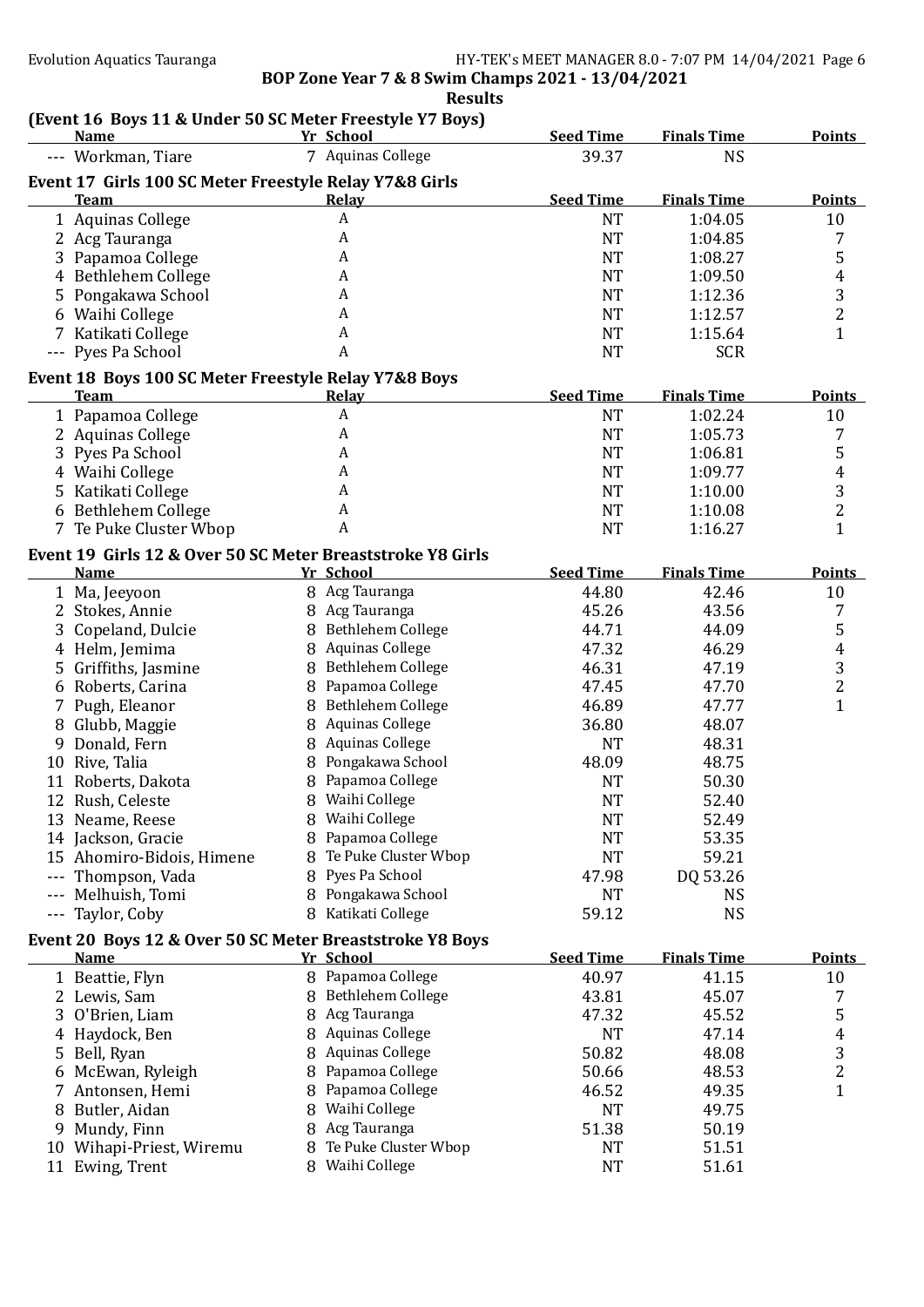## **(Event 20 Boys 12 & Over 50 SC Meter Breaststroke Y8 Boys)**

| <b>Name</b>                                                              |    | Yr School              | <b>Seed Time</b> | <b>Finals Time</b> | <b>Points</b>  |
|--------------------------------------------------------------------------|----|------------------------|------------------|--------------------|----------------|
| 12 Brayley, Luke                                                         |    | 8 Bethlehem College    | 50.17            | 52.59              |                |
| 13 Jurasovich, Jake                                                      |    | 8 Te Puke Cluster Wbop | <b>NT</b>        | 55.86              |                |
| 14 Hungerford, Kaylin                                                    |    | 8 Pongakawa School     | <b>NT</b>        | 58.20              |                |
| --- Duckworth, Gianni                                                    |    | 8 Katikati College     | 56.03            | <b>NS</b>          |                |
| --- Morton, Cain                                                         | 8  | Bethlehem College      | 48.02            | <b>NS</b>          |                |
| --- Cope, Reilly                                                         |    | 8 Aquinas College      | <b>NT</b>        | <b>NS</b>          |                |
| Event 21 Girls 11 & Under 50 SC Meter Breaststroke Y7 Girls              |    |                        |                  |                    |                |
| <b>Name</b>                                                              |    | Yr School              | <b>Seed Time</b> | <b>Finals Time</b> | <b>Points</b>  |
| 1 Sands, Cleo                                                            |    | 7 Aquinas College      | 47.55            | 45.88              | 10             |
| 2 Ralia, Jahren                                                          |    | 7 Bethlehem College    | 48.00            | 46.07              | 7              |
| 3 Roscoe, Tahlia                                                         |    | 7 Pyes Pa School       | 49.51            | 46.92              | 5              |
| 4 Nguyen-Morrison, Valencia                                              |    | 7 Papamoa College      | 48.10            | 47.38              | $\overline{4}$ |
| 5 Scholes, India                                                         |    | 7 Aquinas College      | 52.77            | 50.08              | 3              |
| 6 Clark, Billie                                                          |    | 7 Papamoa College      | <b>NT</b>        | 50.78              | $\overline{c}$ |
| 7 MacFarlane, Libby                                                      |    | 7 Bethlehem College    | 52.46            | 52.36              | $\mathbf{1}$   |
| 8 Hill, Mirren                                                           |    | 7 Waihi College        | <b>NT</b>        | 52.60              |                |
| 9 Hickisey, Paige                                                        |    | 7 Katikati College     | 56.59            | 57.09              |                |
| 10 Van Wijk, Kayla                                                       |    | 7 Papamoa College      | <b>NT</b>        | 57.32              |                |
| 11 Burr, Kayla                                                           |    | 7 Waihi College        | <b>NT</b>        | 57.58              |                |
| 12 Turton, Emma                                                          |    | 7 Katikati College     | 58.28            | 57.90              |                |
| 13 Muir, Kyla                                                            |    | 7 Waihi College        | <b>NT</b>        | 58.37              |                |
| 14 Stewart, Libby                                                        |    | 7 Katikati College     | 56.18            | 1:01.63            |                |
| 15 Smith, Amelia                                                         |    | 7 Pongakawa School     | <b>NT</b>        | 1:02.20            |                |
| Devoy, Charlotte                                                         |    | 7 Aquinas College      | <b>NT</b>        | DQ 51.49           |                |
| --- Abraham, Maia                                                        |    | 7 Pongakawa School     | <b>NT</b>        | DQ 54.32           |                |
| --- Johnson, Kyla                                                        |    | 7 Bethlehem College    | 56.05            | DQ 57.21           |                |
| --- Edkins, Emily                                                        |    | 7 Pongakawa School     | <b>NT</b>        | DQ 1:06.28         |                |
|                                                                          |    |                        |                  |                    |                |
| Event 22 Boys 11 & Under 50 SC Meter Breaststroke Y7 Boys<br><b>Name</b> |    | Yr School              | <b>Seed Time</b> | <b>Finals Time</b> | <b>Points</b>  |
| 1 Stevenson, Max                                                         |    | 7 Papamoa College      | <b>NT</b>        | 43.99              | 10             |
| 2 Jakeman, Keanu                                                         |    | 7 Papamoa College      | 50.99            | 46.82              | 7              |
| 3 Tang, Jeremy                                                           |    | 7 Bethlehem College    | 49.57            | 47.84              | 5              |
| 4 McCawe, Max                                                            |    | 7 Pyes Pa School       | 48.65            | 47.85              | 4              |
| 5 Houghton, Luke                                                         |    | 7 Bethlehem College    | 47.14            | 47.88              | 3              |
| 6 Miller, Conner                                                         |    | 7 Bethlehem College    | 50.28            | 48.49              | $\overline{2}$ |
| Schulze, Noah                                                            |    | 7 Acg Tauranga         | 50.10            | 51.70              | 1              |
| 8 Warren, Tom                                                            |    | 7 Papamoa College      | <b>NT</b>        | 53.31              |                |
| 9 Stevens, Blake                                                         |    | 7 Katikati College     | 56.85            | 55.45              |                |
| 10 Laman-Trip, Haarlem                                                   |    | 7 Waihi College        | <b>NT</b>        | 56.30              |                |
| 11 Hiliate, Tevita                                                       |    | 7 Waihi College        | <b>NT</b>        | 57.45              |                |
| 12 Meier, Noah                                                           | 7. | Pongakawa School       | <b>NT</b>        | 58.75              |                |
| 13 Hopkins, George                                                       |    | <b>Aquinas College</b> | <b>NT</b>        | 58.87              |                |
| 14 Khakh, Punjab                                                         |    | Pongakawa School       | <b>NT</b>        | 1:02.89            |                |
| 15 Mear, Jack                                                            | 7  | <b>Aquinas College</b> | <b>NT</b>        | 1:03.47            |                |
| 16 Le Cheminant, Regan                                                   |    | Katikati College       | 1:07.89          | 1:05.11            |                |
| 17 Gilbert, Toby                                                         | 7  | Katikati College       | 1:03.46          | 1:08.99            |                |
| 18 Gibbons, Jack                                                         |    | 7 Te Puke Cluster Wbop | <b>NT</b>        | 1:11.02            |                |
| 19 Baker, Tai                                                            |    | 7 Waihi College        | <b>NT</b>        | 1:11.16            |                |
| --- Workman, Tiare                                                       |    | 7 Aquinas College      | 56.30            | <b>NS</b>          |                |
|                                                                          |    |                        |                  |                    |                |
| Event 23 Girls 12 & Over 100 SC Meter Freestyle Y8 Girls                 |    |                        |                  |                    |                |
| <b>Name</b>                                                              |    | Yr School              | <b>Seed Time</b> | <b>Finals Time</b> | <b>Points</b>  |
| 1 Dumbleton, Gia                                                         |    | 8 Bethlehem College    | 1:11.56          | 1:11.61            | 10             |
| 2 Copeland, Dulcie                                                       |    | 8 Bethlehem College    | 1:12.92          | 1:12.14            | 7              |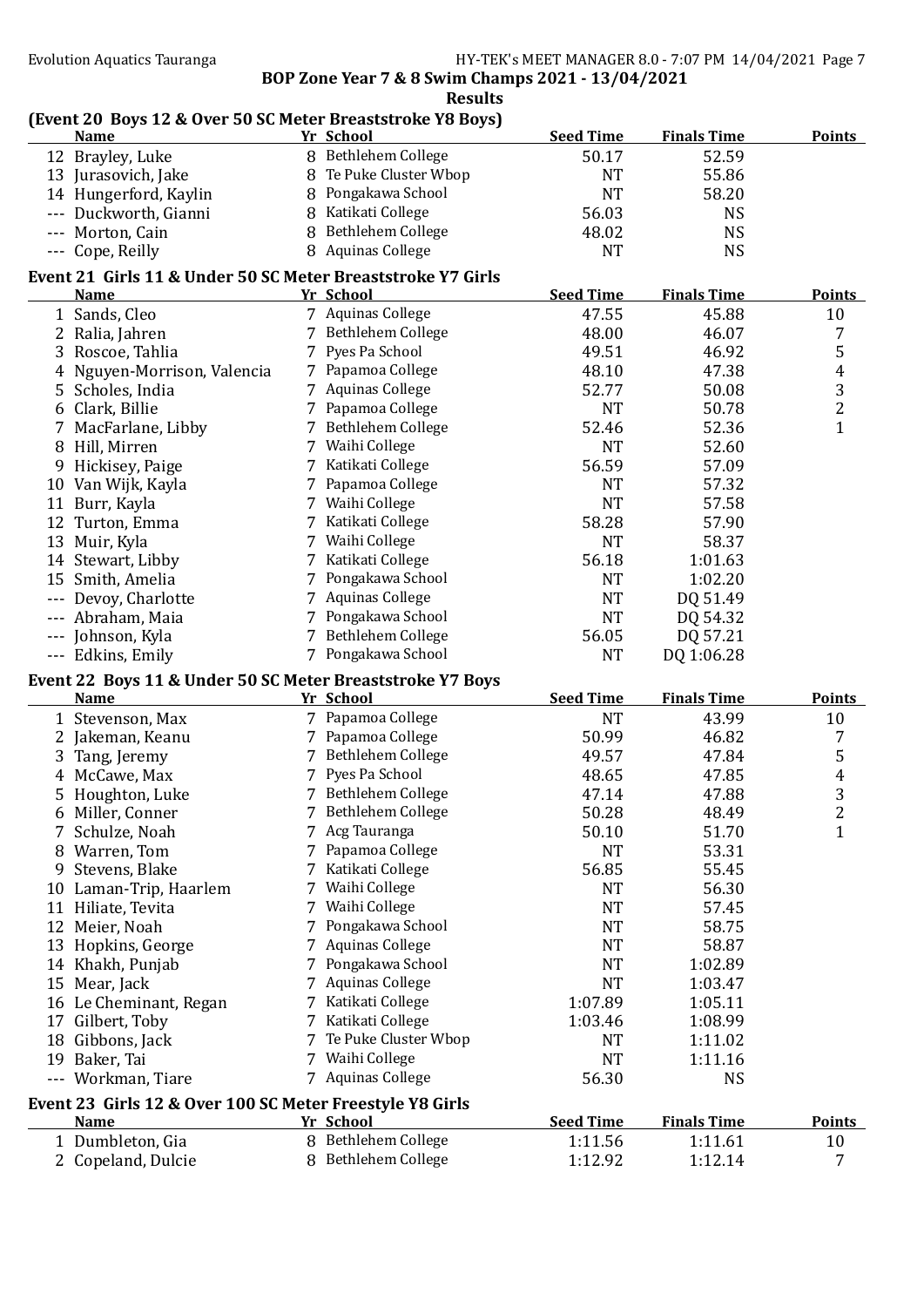#### **(Event 23 Girls 12 & Over 100 SC Meter Freestyle Y8 Girls)**

|   | <b>Name</b>                                               |   | <b>Yr School</b>       | <b>Seed Time</b> | <b>Finals Time</b> | <b>Points</b>  |
|---|-----------------------------------------------------------|---|------------------------|------------------|--------------------|----------------|
|   | 3 Ma, Jeeyoon                                             |   | 8 Acg Tauranga         | 1:16.63          | 1:12.41            | 5              |
|   | 4 Rive, Talia                                             |   | 8 Pongakawa School     | 1:19.23          | 1:16.46            | 4              |
|   | 5 Helm, Jemima                                            | 8 | <b>Aquinas College</b> | 1:16.12          | 1:17.26            | 3              |
|   | 6 Stokes, Annie                                           |   | 8 Acg Tauranga         | 1:19.55          | 1:18.07            | $\overline{2}$ |
|   | 7 Guy, Juliet                                             |   | 8 Bethlehem College    | 1:33.63          | 1:20.08            | $\mathbf{1}$   |
|   | 8 Roberts, Carina                                         |   | 8 Papamoa College      | 1:18.53          | 1:20.15            |                |
|   | 9 Glubb, Maggie                                           | 8 | <b>Aquinas College</b> | <b>NT</b>        | 1:20.54            |                |
|   | 10 Donald, Fern                                           |   | 8 Aquinas College      | <b>NT</b>        | 1:22.57            |                |
|   | 11 Neame, Reese                                           | 8 | Waihi College          | <b>NT</b>        | 1:23.46            |                |
|   | 12 Jackson, Gracie                                        |   | 8 Papamoa College      | <b>NT</b>        | 1:23.81            |                |
|   | 13 Church, Hazel                                          |   | 8 Waihi College        | 1:26.06          | 1:24.88            |                |
|   | 14 Bowling, Sophie                                        | 8 | Papamoa College        | <b>NT</b>        | 1:28.78            |                |
|   | 15 Watts, Addison                                         |   | 8 Pongakawa School     | <b>NT</b>        | 1:36.61            |                |
|   | 16 Tapsell, Katela                                        | 8 | Pongakawa School       | <b>NT</b>        | 1:37.43            |                |
|   | --- Taylor, Coby                                          |   | 8 Katikati College     | 1:46.29          | <b>NS</b>          |                |
|   | Event 24 Boys 12 & Over 100 SC Meter Freestyle Y8 Boys    |   |                        |                  |                    |                |
|   | <b>Name</b>                                               |   | Yr School              | <b>Seed Time</b> | <b>Finals Time</b> | <b>Points</b>  |
|   | 1 Beattie, Flyn                                           |   | 8 Papamoa College      | 1:05.72          | 1:07.17            | 10             |
|   |                                                           |   | 8 Papamoa College      |                  |                    |                |
|   | 2 Antonsen, Hemi                                          |   | 8 Bethlehem College    | 1:11.03          | 1:11.69            | 7              |
|   | 3 Lewis, Sam                                              |   | 8 Katikati College     | 1:15.14          | 1:14.44            | 5              |
|   | 4 May, Liam                                               |   |                        | 1:19.17          | 1:16.09            | $\pmb{4}$      |
|   | 5 McEwan, Ryleigh                                         |   | 8 Papamoa College      | 1:18.64          | 1:16.34            | 3              |
|   | 6 Haydock, Ben                                            |   | 8 Aquinas College      | <b>NT</b>        | 1:18.57            | $\overline{2}$ |
| 7 | O'Brien, Liam                                             | 8 | Acg Tauranga           | 1:17.22          | 1:18.66            | $\mathbf{1}$   |
|   | 8 Butler, Aidan                                           |   | 8 Waihi College        | <b>NT</b>        | 1:20.05            |                |
| 9 | Mundy, Finn                                               | 8 | Acg Tauranga           | 1:18.79          | 1:20.59            |                |
|   | 10 Morley, Max                                            | 8 | Waihi College          | <b>NT</b>        | 1:25.62            |                |
|   | 11 Mayston, Benjamin                                      | 8 | Bethlehem College      | 1:35.82          | 1:31.23            |                |
|   | 12 Harrison, Liam                                         | 8 | Pongakawa School       | <b>NT</b>        | 1:32.29            |                |
|   | 13 Rose, Jonte                                            | 8 | Katikati College       | 1:30.34          | 1:36.53            |                |
|   | 14 Hungerford, Kaylin                                     | 8 | Pongakawa School       | <b>NT</b>        | 1:39.77            |                |
|   | 15 Ewing, Trent                                           |   | 8 Waihi College        | <b>NT</b>        | 1:40.95            |                |
|   | --- Keenan, Henare                                        |   | 8 Te Puke Cluster Wbop | <b>NT</b>        | <b>NS</b>          |                |
|   | --- Morton, Cain                                          |   | 8 Bethlehem College    | 1:20.43          | <b>NS</b>          |                |
|   | --- Roper, Austin                                         |   | 8 Aquinas College      | <b>NT</b>        | <b>NS</b>          |                |
|   | --- Bell, Ryan                                            |   | 8 Aquinas College      | 1:38.44          | <b>NS</b>          |                |
|   | --- Duckworth, Gianni                                     |   | 8 Katikati College     | 1:40.01          | <b>NS</b>          |                |
|   | Event 25 Girls 11 & Under 100 SC Meter Freestyle Y7 Girls |   |                        |                  |                    |                |
|   | <b>Name</b>                                               |   | Yr School              | <b>Seed Time</b> | <b>Finals Time</b> | <b>Points</b>  |
|   | 1 Sands, Cleo                                             |   | 7 Aquinas College      | 1:16.15          | 1:13.10            | 10             |
|   | 2 Roscoe, Tahlia                                          |   | 7 Pyes Pa School       | 1:18.80          | 1:14.07            | 7              |
|   | 3 Scholes, India                                          |   | 7 Aquinas College      | 1:28.52          | 1:19.31            | 5              |
|   | 4 Clark, Billie                                           |   | 7 Papamoa College      | <b>NT</b>        | 1:21.42            | 4              |
|   | 5 Ralia, Jahren                                           |   | 7 Bethlehem College    | 1:27.12          | 1:21.69            | 3              |
| 6 | Nguyen-Morrison, Valencia                                 |   | 7 Papamoa College      | 1:21.97          | 1:22.50            | $\overline{2}$ |
|   | 7 Walter, Georgia                                         |   | 7 Katikati College     | 1:23.98          | 1:24.10            | $\mathbf{1}$   |
| 8 | Hickisey, Paige                                           |   | 7 Katikati College     | 1:28.51          | 1:26.41            |                |
| 9 | Pengelly, Emily                                           |   | 7 Acg Tauranga         | 1:21.25          | 1:26.52            |                |
|   | 10 Van Wijk, Kayla                                        |   | 7 Papamoa College      | <b>NT</b>        | 1:27.53            |                |
|   | 11 Lambert, Grace                                         |   | 7 Bethlehem College    | 1:36.83          | 1:30.78            |                |
|   | 12 Westerland, Arabella                                   |   | 7 Te Puke Cluster Wbop | <b>NT</b>        | 1:31.00            |                |
|   | 13 Abraham, Maia                                          |   | Pongakawa School       | <b>NT</b>        | 1:34.58            |                |
|   | 14 Shaw, Isabel                                           |   | 7 Katikati College     | 1:36.50          | 1:36.81            |                |
|   | 15 Pascoe, Seren                                          |   | 7 Bethlehem College    | 1:38.08          | 1:38.72            |                |
|   |                                                           |   |                        |                  |                    |                |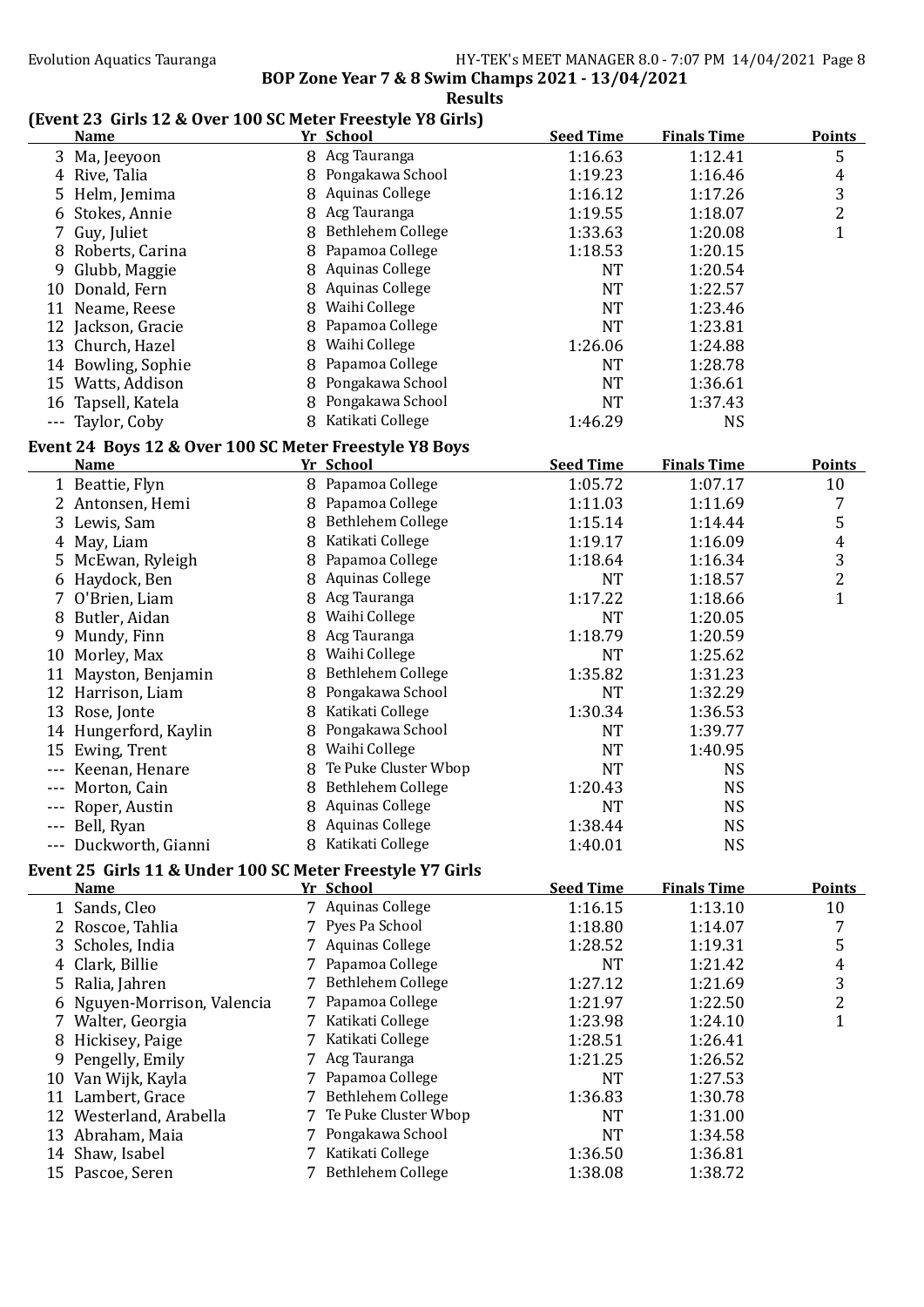#### **Results**

# **(Event 25 Girls 11 & Under 100 SC Meter Freestyle Y7 Girls)**

|     | <b>Name</b>                                              |   | Yr School              | <b>Seed Time</b> | <b>Finals Time</b> | <b>Points</b>    |
|-----|----------------------------------------------------------|---|------------------------|------------------|--------------------|------------------|
|     | 16 Muir, Kyla                                            |   | 7 Waihi College        | <b>NT</b>        | 1:44.53            |                  |
|     | --- Roberts, Sophie                                      |   | 7 Te Puke Cluster Wbop | <b>NT</b>        | <b>NS</b>          |                  |
|     | Event 26 Boys 11 & Under 100 SC Meter Freestyle Y7 Boys  |   |                        |                  |                    |                  |
|     | Name                                                     |   | Yr School              | <b>Seed Time</b> | <b>Finals Time</b> | <b>Points</b>    |
|     | 1 Stevenson, Max                                         |   | 7 Papamoa College      | <b>NT</b>        | 1:17.74            | 10               |
|     | 2 Houghton, Luke                                         |   | 7 Bethlehem College    | 1:27.42          | 1:27.18            | 7                |
|     | 3 Fowler, Sam                                            |   | 7 Bethlehem College    | 1:33.94          | 1:27.84            | 5                |
|     | 4 Jakeman, Keanu                                         |   | 7 Papamoa College      | 1:43.03          | 1:27.90            | $\boldsymbol{4}$ |
|     | 5 McCawe, Max                                            |   | 7 Pyes Pa School       | 1:31.71          | 1:28.18            | 3                |
|     | 6 Miller, Conner                                         |   | 7 Bethlehem College    | 1:33.27          | 1:28.37            | $\overline{c}$   |
|     | 7 Schulze, Noah                                          |   | 7 Acg Tauranga         | 1:33.00          | 1:29.28            | $\mathbf{1}$     |
|     | 8 Murray, Vaughan                                        |   | 7 Aquinas College      | <b>NT</b>        | 1:31.69            |                  |
|     | 9 Laman-Trip, Haarlem                                    |   | 7 Waihi College        | <b>NT</b>        | 1:33.57            |                  |
|     | 10 Warren, Tom                                           |   | 7 Papamoa College      | <b>NT</b>        | 1:34.59            |                  |
|     | 11 Osborne-Sole, Lachlan                                 |   | 7 Waihi College        | <b>NT</b>        | 1:39.12            |                  |
|     | 12 Stevens, Blake                                        |   | 7 Katikati College     | 1:31.70          | 1:41.69            |                  |
|     | 13 Hopkins, George                                       |   | 7 Aquinas College      | <b>NT</b>        | 1:44.59            |                  |
|     | 14 Baker, Tai                                            |   | 7 Waihi College        | <b>NT</b>        | 1:51.34            |                  |
|     | --- Le Cheminant, Regan                                  |   | 7 Katikati College     | 1:50.54          | DQ 1:44.02         |                  |
|     | --- Paterson, Karn                                       |   | 7 Pongakawa School     | <b>NT</b>        | DQ 1:50.59         |                  |
|     | --- Workman, Tiare                                       |   | 7 Aquinas College      | <b>NT</b>        | <b>NS</b>          |                  |
|     | --- Hungerford, Asher                                    |   | 7 Pongakawa School     | <b>NT</b>        | <b>NS</b>          |                  |
|     | --- Owen, Gabriel                                        |   | 7 Katikati College     | 1:43.03          | <b>NS</b>          |                  |
|     | --- Meier, Noah                                          |   | 7 Pongakawa School     | <b>NT</b>        | <b>NS</b>          |                  |
|     | Event 27 Girls 12 & Over 50 SC Meter Backstroke Y8 Girls |   |                        |                  |                    |                  |
|     | <b>Name</b>                                              |   | Yr School              | <b>Seed Time</b> | <b>Finals Time</b> | <b>Points</b>    |
|     | 1 Copeland, Dulcie                                       |   | 8 Bethlehem College    | 37.00            | 37.69              | 10               |
|     | 2 Pugh, Eleanor                                          |   | 8 Bethlehem College    | 40.52            | 39.88              | 7                |
|     | 3 Roberts, Carina                                        |   | 8 Papamoa College      | 41.37            | 40.20              | 5                |
|     | 4 Stokes, Annie                                          |   | 8 Acg Tauranga         | 39.15            | 40.34              | $\boldsymbol{4}$ |
|     | 5 Parish, Matilda                                        |   | 8 Acg Tauranga         | 32.05            | 41.46              | $\sqrt{3}$       |
|     | 6 Helm, Jemima                                           |   | 8 Aquinas College      | 46.12            | 42.53              | $\overline{2}$   |
|     | 7 Church, Hazel                                          |   | 8 Waihi College        | 42.29            | 43.72              | $\mathbf{1}$     |
|     | *8 Rush, Celeste                                         |   | 8 Waihi College        | <b>NT</b>        | 45.08              |                  |
|     | *8 Glubb, Maggie                                         |   | 8 Aquinas College      | <b>NT</b>        | 45.08              |                  |
|     | 10 Neame, Reese                                          |   | 8 Waihi College        | <b>NT</b>        | 46.28              |                  |
|     | 11 Campion, Coco                                         | 8 | Bethlehem College      | 45.45            | 46.58              |                  |
|     | 12 Jackson, Gracie                                       | 8 | Papamoa College        | <b>NT</b>        | 48.49              |                  |
| --- | Rive, Talia                                              |   | Pongakawa School       | 39.15            | <b>NS</b>          |                  |
|     | Melhuish, Tomi                                           |   | Pongakawa School       | <b>NT</b>        | <b>NS</b>          |                  |
|     | --- Watts, Addison                                       |   | 8 Pongakawa School     | <b>NT</b>        | <b>NS</b>          |                  |
|     | Event 28 Boys 12 & Over 50 SC Meter Backstroke Y8 Boys   |   |                        |                  |                    |                  |
|     | <b>Name</b>                                              |   | <b>Yr School</b>       | <b>Seed Time</b> | <b>Finals Time</b> | <b>Points</b>    |
|     | 1 Roper, Austin                                          |   | 8 Aquinas College      | <b>NT</b>        | 37.04              | 10               |
|     | 2 Beattie, Flyn                                          |   | 8 Papamoa College      | 36.74            | 37.37              | 7                |
|     | 3 Simmons, Che                                           |   | 8 Katikati College     | 37.63            | 38.19              | 5                |
|     | 4 Antonsen, Hemi                                         | 8 | Papamoa College        | 38.01            | 38.55              | $\boldsymbol{4}$ |
|     | 5 Lewis, Sam                                             |   | 8 Bethlehem College    | <b>NT</b>        | 39.17              | $\mathbf{3}$     |
|     | 6 Butler, Aidan                                          | 8 | Waihi College          | <b>NT</b>        | 42.52              | $\overline{2}$   |
|     | 7 Perry, Cruz                                            | 8 | Pyes Pa School         | 43.00            | 43.05              | $\mathbf{1}$     |
|     | 8 May, Liam                                              |   | 8 Katikati College     | 41.28            | 43.91              |                  |
| 9   | Jurasovich, Jake                                         |   | Te Puke Cluster Wbop   | <b>NT</b>        | 49.20              |                  |
|     | 10 Deane, Cordell                                        |   | 8 Pongakawa School     | <b>NT</b>        | 50.03              |                  |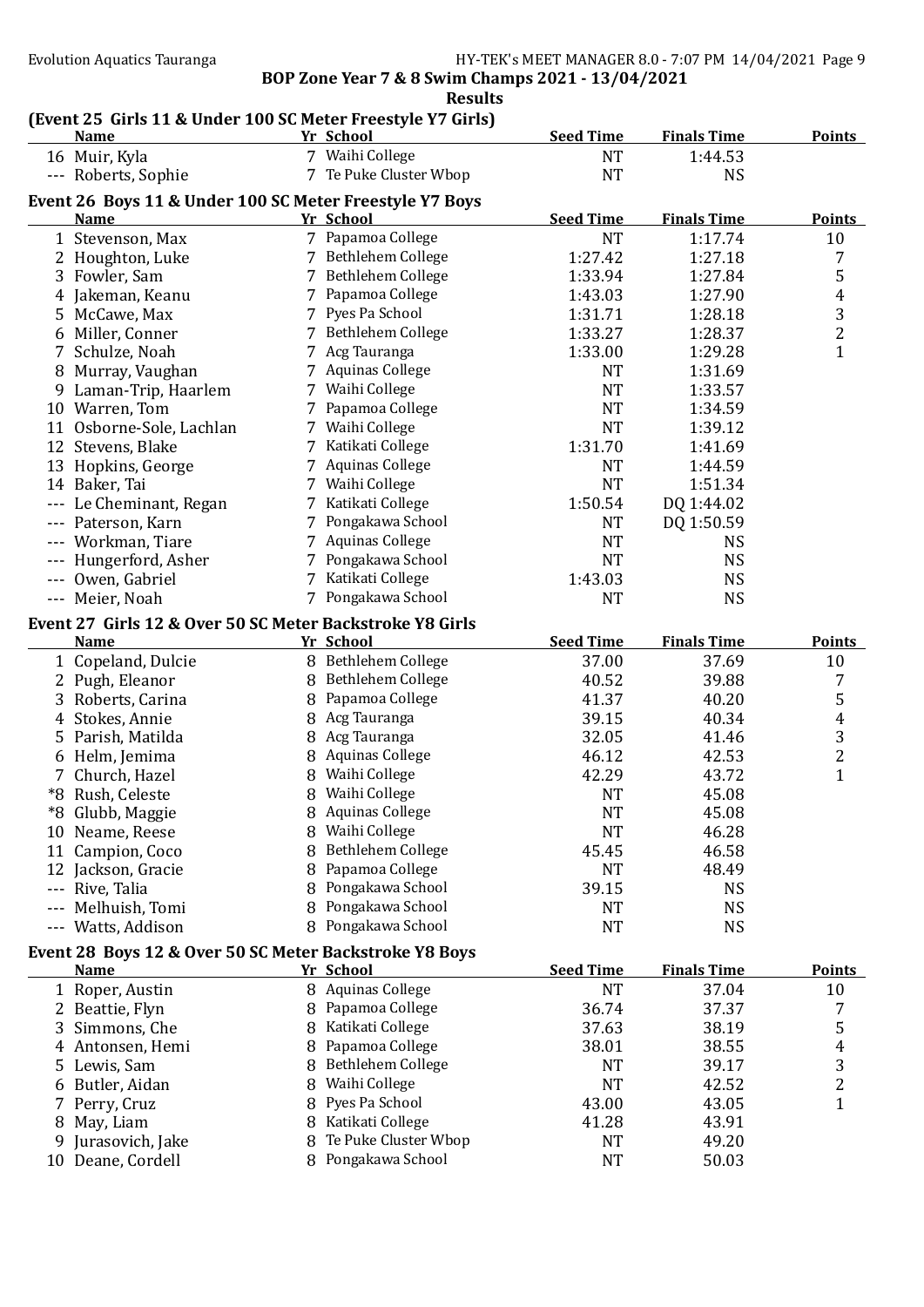## **(Event 28 Boys 12 & Over 50 SC Meter Backstroke Y8 Boys)**

|   | <b>Name</b>                                                              |    | Yr School              | <b>Seed Time</b> | <b>Finals Time</b> | <b>Points</b>           |
|---|--------------------------------------------------------------------------|----|------------------------|------------------|--------------------|-------------------------|
|   | 11 Clark, Liam                                                           |    | 8 Bethlehem College    | 50.16            | 50.25              |                         |
|   | 12 Rose, Jonte                                                           |    | 8 Katikati College     | 46.18            | 50.52              |                         |
|   | 13 Peterson-Guy, Dominic                                                 |    | 8 Bethlehem College    | 53.11            | 53.00              |                         |
|   | --- Bishop, Reuben                                                       |    | 8 Bethlehem College    | 43.41            | DQ 43.23           |                         |
|   | --- Cope, Reilly                                                         |    | 8 Aquinas College      | <b>NT</b>        | <b>NS</b>          |                         |
|   | --- Bell, Ryan                                                           |    | 8 Aquinas College      | <b>NT</b>        | <b>NS</b>          |                         |
|   | --- Haydock, Ben                                                         |    | 8 Aquinas College      | <b>NT</b>        | <b>NS</b>          |                         |
|   | --- O'Brien, Liam                                                        |    | 8 Acg Tauranga         | 42.64            | <b>NS</b>          |                         |
|   | --- Wihapi-Priest, Wiremu                                                |    | 8 Te Puke Cluster Wbop | <b>NT</b>        | <b>NS</b>          |                         |
|   |                                                                          |    |                        |                  |                    |                         |
|   | Event 29 Girls 11 & Under 50 SC Meter Backstroke Y7 Girls<br><b>Name</b> |    | Yr School              | <b>Seed Time</b> | <b>Finals Time</b> | <b>Points</b>           |
|   | 1 Roscoe, Tahlia                                                         |    | 7 Pyes Pa School       | 40.70            | 38.26              | 10                      |
|   | 2 Scholes, India                                                         |    | 7 Aquinas College      | 45.94            | 41.65              | 7                       |
|   |                                                                          |    | 7 Papamoa College      |                  |                    |                         |
|   | 3 Nguyen-Morrison, Valencia                                              |    |                        | 49.79            | 42.43              | 5                       |
|   | 4 Milne, Harriett                                                        |    | 7 Aquinas College      | <b>NT</b>        | 42.96              | $\overline{4}$          |
|   | 5 Sands, Cleo                                                            |    | 7 Aquinas College      | 41.60            | 43.12              | $\frac{3}{2}$           |
|   | 6 Van Wijk, Kayla                                                        |    | 7 Papamoa College      | <b>NT</b>        | 43.22              |                         |
|   | 7 Ralia, Jahren                                                          |    | 7 Bethlehem College    | 40.66            | 43.76              | $\mathbf{1}$            |
|   | 8 Pengelly, Emily                                                        |    | 7 Acg Tauranga         | 46.59            | 44.19              |                         |
|   | 9 Clark, Billie                                                          |    | 7 Papamoa College      | <b>NT</b>        | 46.33              |                         |
|   | 10 Westerland, Arabella                                                  |    | 7 Te Puke Cluster Wbop | <b>NT</b>        | 47.16              |                         |
|   | 11 Orton, Kate                                                           |    | 7 Bethlehem College    | 48.45            | 47.40              |                         |
|   | 12 Carey, Isabelle                                                       |    | 7 Waihi College        | <b>NT</b>        | 53.82              |                         |
|   | 13 Abraham, Maia                                                         |    | 7 Pongakawa School     | <b>NT</b>        | 53.94              |                         |
|   | 14 Colson, Shania                                                        |    | 7 Pongakawa School     | <b>NT</b>        | 57.96              |                         |
|   | 15 Muir, Kyla                                                            |    | 7 Waihi College        | <b>NT</b>        | 59.61              |                         |
|   | --- Walter, Georgia                                                      |    | 7 Katikati College     | 43.08            | DQ 44.15           |                         |
|   | --- Stewart, Libby                                                       |    | 7 Katikati College     | 51.84            | <b>NS</b>          |                         |
|   | --- Smith, Kalani                                                        |    | 7 Bethlehem College    | 47.96            | <b>NS</b>          |                         |
|   | --- Shaw, Isabel                                                         |    | 7 Katikati College     | 59.45            | <b>NS</b>          |                         |
|   | Event 30 Boys 11 & Under 50 SC Meter Backstroke Y7 Boys                  |    |                        |                  |                    |                         |
|   | <b>Name</b>                                                              |    | Yr School              | <b>Seed Time</b> | <b>Finals Time</b> | <b>Points</b>           |
|   | 1 Jakeman, Keanu                                                         |    | 7 Papamoa College      | 42.57            | 40.33              | 10                      |
|   | 2 Schulze, Noah                                                          |    | 7 Acg Tauranga         | 46.00            | 43.12              | 7                       |
|   | 3 Stevenson, Max                                                         |    | 7 Papamoa College      | <b>NT</b>        | 43.23              | 5                       |
| 4 | Minchin, Jayvia                                                          |    | 7 Papamoa College      | <b>NT</b>        | 45.19              | 4                       |
| 5 | Tang, Jeremy                                                             |    | 7 Bethlehem College    | 49.71            | 47.52              | 3                       |
|   | 6 Houghton, Luke                                                         | 7  | Bethlehem College      | 47.52            | 48.13              | $\overline{\mathbf{c}}$ |
| 7 | Murray, Vaughan                                                          | 7. | <b>Aquinas College</b> | <b>NT</b>        | 48.96              | $\mathbf{1}$            |
|   | 8 Forbes, Xavier                                                         | 7  | Acg Tauranga           | 50.45            | 50.19              |                         |
|   | 9 Haack-Rangi, Lincoln                                                   |    | Pongakawa School       | <b>NT</b>        | 52.02              |                         |
|   |                                                                          |    | Waihi College          | <b>NT</b>        | 52.92              |                         |
|   | 10 Osborne-Sole, Lachlan                                                 |    | <b>Aquinas College</b> |                  |                    |                         |
|   | 11 Hopkins, George                                                       |    |                        | <b>NT</b>        | 53.40              |                         |
|   | 12 Oats, Jeremy                                                          |    | Pongakawa School       | <b>NT</b>        | 53.80              |                         |
|   | --- Fowler, Sam                                                          |    | Bethlehem College      | 44.27            | DQ 46.99           |                         |
|   | Le Cheminant, Regan                                                      |    | Katikati College       | 57.00            | DQ 56.56           |                         |
|   | Laman-Trip, Haarlem                                                      |    | Waihi College          | <b>NT</b>        | <b>NS</b>          |                         |
|   | Workman, Tiare                                                           | 7. | <b>Aquinas College</b> | 45.73            | <b>NS</b>          |                         |
|   | Owen, Gabriel                                                            |    | 7 Katikati College     | 46.89            | <b>NS</b>          |                         |
|   | Hungerford, Asher                                                        |    | 7 Pongakawa School     | <b>NT</b>        | <b>NS</b>          |                         |
|   | Event 31 Girls 12 & Over 25 SC Meter Butterfly Y8 Girls                  |    |                        |                  |                    |                         |
|   | <u>Name</u>                                                              |    | Yr School              | <b>Seed Time</b> | <b>Finals Time</b> | <b>Points</b>           |
|   | 1 Ma, Jeeyoon                                                            |    | 8 Acg Tauranga         | 18.17            | 16.91              | 10                      |
|   |                                                                          |    |                        |                  |                    |                         |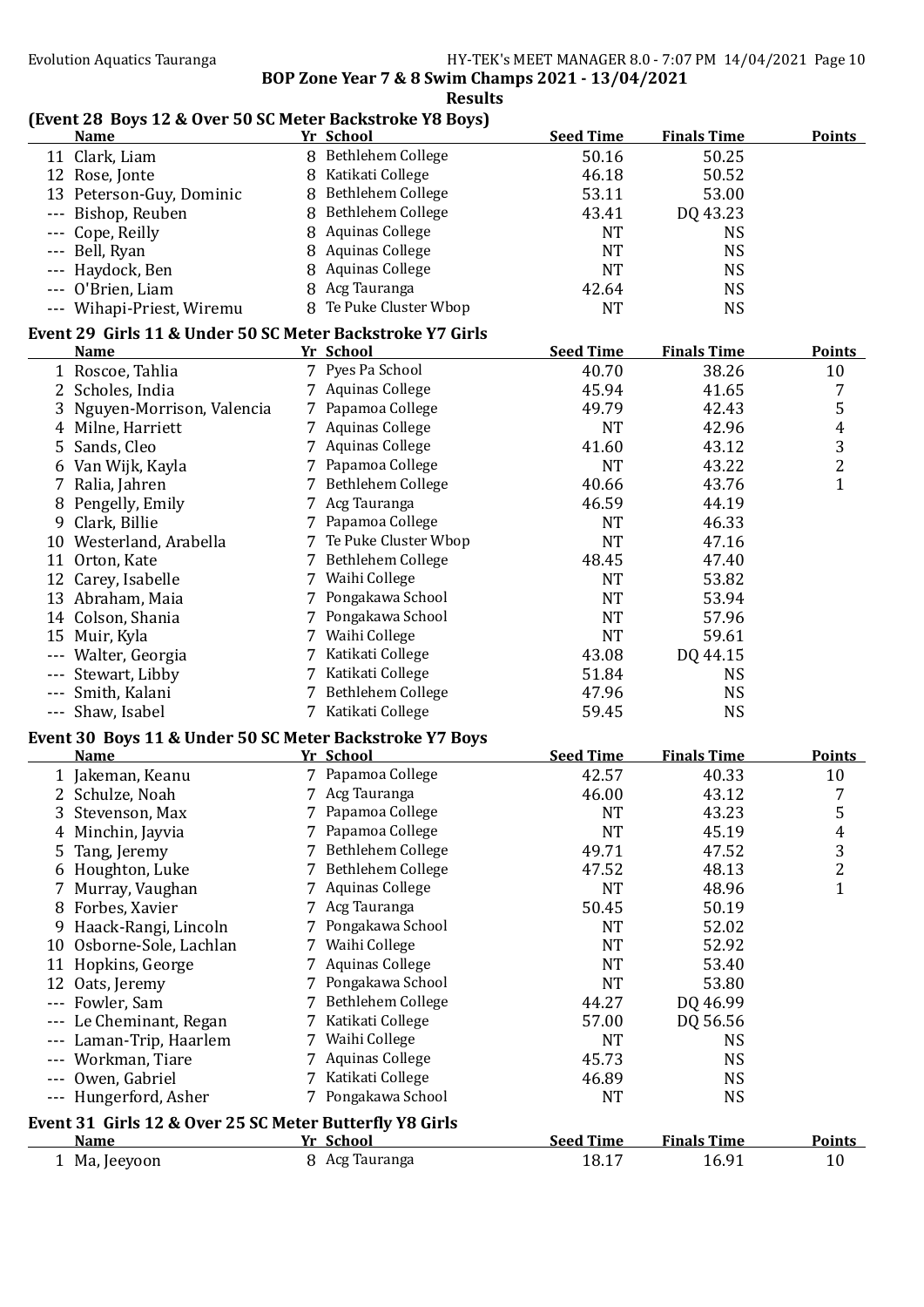**BOP Zone Year 7 & 8 Swim Champs 2021 - 13/04/2021** 

#### **Results**

### **(Event 31 Girls 12 & Over 25 SC Meter Butterfly Y8 Girls)**

|   | (Event 31 Girls 12 & Over 25 SC Meter Butterfly Y8 Girls)<br><b>Name</b> |   | Yr School              | <b>Seed Time</b> | <b>Finals Time</b> | <b>Points</b>  |
|---|--------------------------------------------------------------------------|---|------------------------|------------------|--------------------|----------------|
|   | 2 Mason-Pere, Layla                                                      |   | 8 Papamoa College      | <b>NT</b>        | 17.25              | 7              |
|   | 3 Helm, Jemima                                                           |   | 8 Aquinas College      | 26.62            | 18.04              | 5              |
|   | 4 Donald, Fern                                                           | 8 | <b>Aquinas College</b> | <b>NT</b>        | 18.19              | 4              |
|   | 5 Rush, Celeste                                                          |   | 8 Waihi College        | <b>NT</b>        | 18.21              | 3              |
|   | 6 O'Hanlon, Rylee                                                        |   | 8 Bethlehem College    | 20.39            | 18.68              | $\overline{c}$ |
|   | 7 Faulkner, Alexis                                                       |   | 8 Bethlehem College    | 19.90            | 18.69              | $\mathbf{1}$   |
|   | 8 Spedding, Daisy                                                        |   | 8 Acg Tauranga         | 19.80            | 18.84              |                |
|   | 9 Williamson, Olivia                                                     |   | 8 Aquinas College      | <b>NT</b>        | 18.93              |                |
|   | 10 Church, Hazel                                                         |   | 8 Waihi College        | <b>NT</b>        | 19.11              |                |
|   | 11 Rive, Talia                                                           | 8 | Pongakawa School       | <b>NT</b>        | 19.63              |                |
|   | 12 Bowling, Sophie                                                       | 8 | Papamoa College        | <b>NT</b>        | 20.61              |                |
|   | 13 Tapsell, Katela                                                       | 8 | Pongakawa School       | <b>NT</b>        | 21.76              |                |
|   | 14 Neame, Reese                                                          |   | 8 Waihi College        | <b>NT</b>        | 21.97              |                |
|   | 15 Watts, Addison                                                        | 8 | Pongakawa School       | <b>NT</b>        | 25.71              |                |
|   | --- Lloyd, Ella                                                          |   | 8 Bethlehem College    | 22.36            | <b>NS</b>          |                |
|   | --- Roberts, Carina                                                      |   | 8 Papamoa College      | 40.49            | <b>NS</b>          |                |
|   | Event 32 Boys 12 & Over 25 SC Meter Butterfly Y8 Boys                    |   |                        |                  |                    |                |
|   | <b>Name</b>                                                              |   | Yr_School              | <b>Seed Time</b> | <b>Finals Time</b> | <b>Points</b>  |
|   | 1 Beattie, Flyn                                                          |   | 8 Papamoa College      | <b>NT</b>        | 15.05              | 10             |
|   | 2 Butler, Aidan                                                          |   | 8 Waihi College        | <b>NT</b>        | 16.67              | 7              |
|   | 3 Antonsen, Hemi                                                         |   | 8 Papamoa College      | <b>NT</b>        | 16.68              | 5              |
|   | 4 Roper, Austin                                                          |   | 8 Aquinas College      | <b>NT</b>        | 17.00              | $\overline{4}$ |
|   | 5 Wihapi-Priest, Wiremu                                                  |   | 8 Te Puke Cluster Wbop | <b>NT</b>        | 17.09              | 3              |
|   | 6 Gillbanks, Luke                                                        |   | 8 Papamoa College      | <b>NT</b>        | 17.13              | $\overline{c}$ |
|   | 7 Haydock, Ben                                                           |   | 8 Aquinas College      | <b>NT</b>        | 17.31              | $\mathbf{1}$   |
|   | 8 Simmons, Che                                                           |   | 8 Katikati College     | 19.68            | 17.77              |                |
|   | 9 Bell, Ryan                                                             |   | 8 Aquinas College      | 21.81            | 18.35              |                |
|   | 10 Bishop, Reuben                                                        |   | 8 Bethlehem College    | 18.43            | 18.84              |                |
|   | 11 Harrison, Liam                                                        |   | 8 Pongakawa School     | <b>NT</b>        | 21.01              |                |
|   | 12 Haden, Max                                                            |   | 8 Pyes Pa School       | 27.80            | 24.50              |                |
|   | 13 Gao, Denley                                                           |   | 8 Acg Tauranga         | 25.69            | 25.43              |                |
|   | 14 Harrison, Joshua                                                      |   | 8 Bethlehem College    | 25.70            | 25.48              |                |
|   | 15 Rose, Jonte                                                           |   | 8 Katikati College     | 27.53            | 25.49              |                |
|   | 16 Taft, Keegan                                                          |   | 8 Pongakawa School     | <b>NT</b>        | 26.13              |                |
|   | --- Morton, Cain                                                         |   | 8 Bethlehem College    | 22.50            | <b>NS</b>          |                |
|   | Event 33 Girls 11 & Under 25 SC Meter Butterfly Y7 Girls                 |   |                        |                  |                    |                |
|   | <b>Name</b>                                                              |   | Yr School              | <b>Seed Time</b> | <b>Finals Time</b> | <b>Points</b>  |
|   | 1 Swainson, Olivia                                                       |   | 7 Papamoa College      | <b>NT</b>        | 17.37              | 10             |
|   | 2 Sands, Cleo                                                            |   | 7 Aquinas College      | <b>NT</b>        | 17.59              | 7              |
|   | 3 Scholes, India                                                         |   | <b>Aquinas College</b> | <b>NT</b>        | 17.82              | 5              |
| 4 | Nguyen-Morrison, Valencia                                                |   | Papamoa College        | <b>NT</b>        | 18.67              | 4              |
|   | 5 Van Wijk, Kayla                                                        |   | 7 Papamoa College      | <b>NT</b>        | 20.28              | 3              |
| 6 | Guthrie, Camryn                                                          |   | <b>Aquinas College</b> | <b>NT</b>        | 20.86              | $\overline{c}$ |
|   | 7 Williams, Krystal                                                      |   | Pyes Pa School         | 20.35            | 21.96              | $\mathbf{1}$   |
| 8 | Curtin, Alexandra                                                        |   | Bethlehem College      | 22.52            | 22.08              |                |
|   | 9 Pascoe, Seren                                                          |   | Bethlehem College      | 22.52            | 22.38              |                |
|   | 10 Westerland, Arabella                                                  |   | Te Puke Cluster Wbop   | <b>NT</b>        | 22.41              |                |
|   | 11 Lambert, Grace                                                        |   | Bethlehem College      | 23.58            | 22.90              |                |
|   | 12 Abraham, Maia                                                         |   | Pongakawa School       | <b>NT</b>        | 24.83              |                |
|   | 13 Turton, Emma                                                          |   | 7 Katikati College     | 28.98            | 24.90              |                |

 Stewart, Libby 7 Katikati College 29.00 25.32 --- Roberts, Sophie 7 Te Puke Cluster Wbop NT NS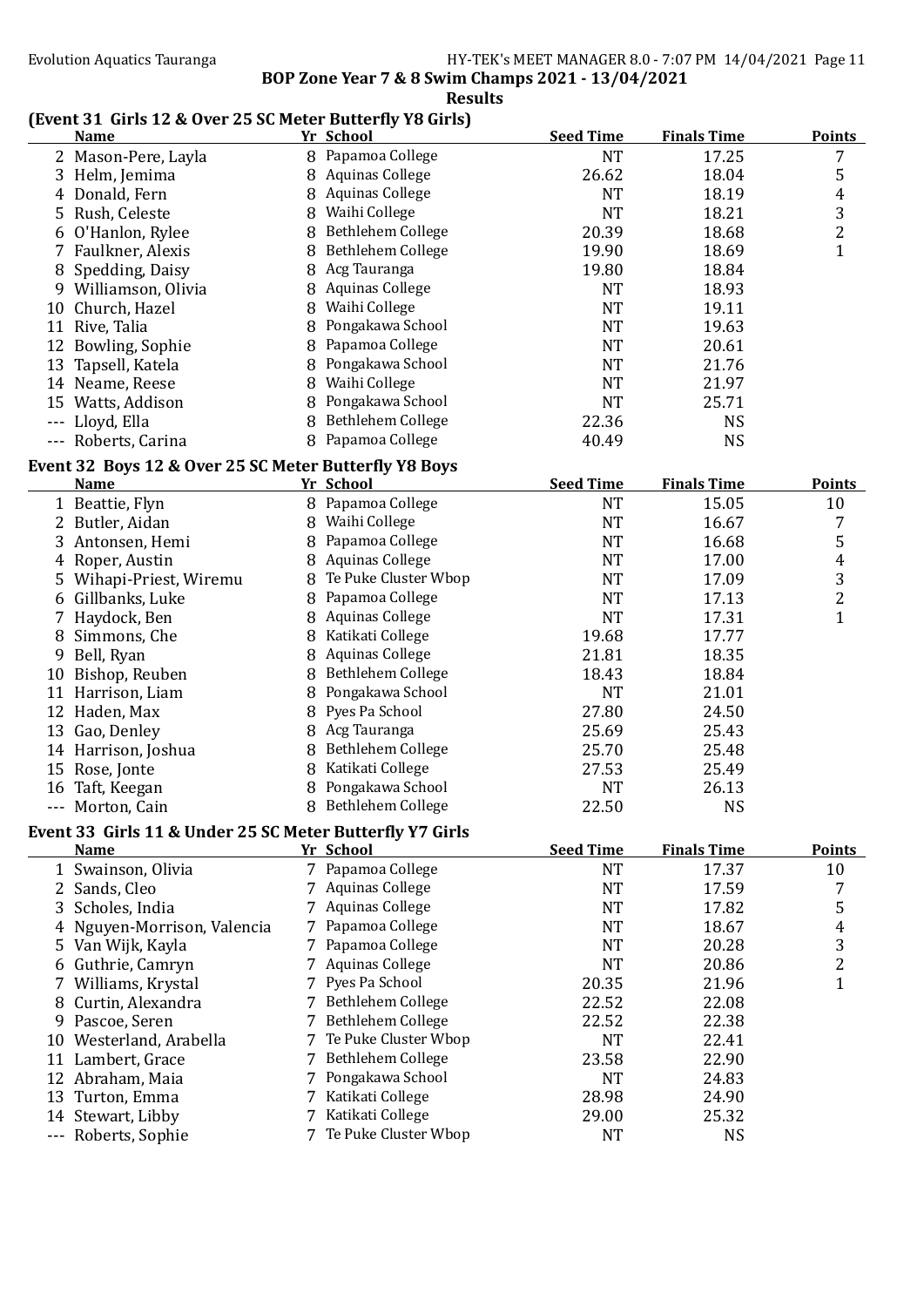**Results**

## Event 34 Boys 11 & Under 25 SC Meter Butterfly Y7 Boys

|     | <b>Name</b>                                                      |   | Yr School              | <b>Seed Time</b>   | <b>Finals Time</b> | <b>Points</b>           |
|-----|------------------------------------------------------------------|---|------------------------|--------------------|--------------------|-------------------------|
|     | 1 Stevenson, Max                                                 |   | 7 Papamoa College      | <b>NT</b>          | 17.37              | 10                      |
|     | 2 Jakeman, Keanu                                                 |   | 7 Papamoa College      | 28.71              | 18.47              | 7                       |
|     | 3 Murray, Vaughan                                                |   | 7 Aquinas College      | <b>NT</b>          | 19.85              | 5                       |
| 4   | Minchin, Jayvia                                                  |   | 7 Papamoa College      | <b>NT</b>          | 22.12              | $\boldsymbol{4}$        |
| 5   | Hiliate, Tevita                                                  |   | 7 Waihi College        | <b>NT</b>          | 22.46              | 3                       |
| 6   | Osborne-Sole, Lachlan                                            |   | 7 Waihi College        | <b>NT</b>          | 23.06              | $\overline{c}$          |
| 7   | Tang, Jeremy                                                     |   | 7 Bethlehem College    | 29.60              | 23.25              | $\mathbf{1}$            |
| 8   | Hopkins, George                                                  | 7 | <b>Aquinas College</b> | <b>NT</b>          | 23.86              |                         |
| 9   | Meier, Noah                                                      | 7 | Pongakawa School       | <b>NT</b>          | 24.14              |                         |
|     | 10 Haack-Rangi, Lincoln                                          |   | 7 Pongakawa School     | <b>NT</b>          | 27.14              |                         |
|     | --- Fowler, Sam                                                  |   | 7 Bethlehem College    | 23.80              | DQ 21.21           |                         |
|     | Owen, Gabriel                                                    |   | 7 Katikati College     | 25.65              | <b>NS</b>          |                         |
|     | --- Workman, Tiare                                               |   | 7 Aquinas College      | <b>NT</b>          | <b>NS</b>          |                         |
|     | --- Hungerford, Asher                                            |   | 7 Pongakawa School     | <b>NT</b>          | <b>NS</b>          |                         |
|     |                                                                  |   |                        |                    |                    |                         |
|     | Event 35 Girls 12 & Over 100 SC Meter IM Y8 Girls<br><b>Name</b> |   | Yr School              | <b>Seed Time</b>   | <b>Finals Time</b> | <b>Points</b>           |
|     |                                                                  |   | 8 Bethlehem College    |                    |                    |                         |
|     | 1 Dumbleton, Gia                                                 |   | 8 Bethlehem College    | 1:19.07<br>1:21.09 | 1:21.22<br>1:21.94 | 10                      |
|     | 2 Copeland, Dulcie                                               |   |                        |                    |                    | 7                       |
|     | 3 Stokes, Annie                                                  |   | 8 Acg Tauranga         | 1:27.40            | 1:24.37            | 5                       |
|     | 4 Williamson, Olivia                                             |   | 8 Aquinas College      | <b>NT</b>          | 1:28.84            | $\overline{4}$          |
|     | 5 Helm, Jemima                                                   |   | 8 Aquinas College      | 1:28.26            | 1:30.07            | 3                       |
|     | 6 Donald, Fern                                                   |   | 8 Aquinas College      | <b>NT</b>          | 1:30.54            | $\overline{\mathbf{c}}$ |
|     | 7 Rive, Talia                                                    |   | 8 Pongakawa School     | 1:28.81            | 1:30.70            | $\mathbf{1}$            |
| 8   | Parish, Matilda                                                  |   | 8 Acg Tauranga         | 1:33.16            | 1:30.90            |                         |
|     | 9 Pugh, Eleanor                                                  |   | 8 Bethlehem College    | 1:29.65            | 1:30.95            |                         |
|     | 10 Roberts, Carina                                               |   | 8 Papamoa College      | 1:32.05            | 1:31.54            |                         |
|     | 11 Mason-Pere, Layla                                             |   | 8 Papamoa College      | 1:36.73            | 1:36.63            |                         |
|     | 12 Roberts, Dakota                                               |   | 8 Papamoa College      | <b>NT</b>          | 1:39.83            |                         |
|     | 13 Tapsell, Katela                                               |   | 8 Pongakawa School     | <b>NT</b>          | 2:00.22            |                         |
|     | 14 Watts, Addison                                                |   | 8 Pongakawa School     | <b>NT</b>          | 2:01.89            |                         |
|     | Event 36 Boys 12 & Over 100 SC Meter IM Y8 Boys                  |   |                        |                    |                    |                         |
|     | <b>Name</b>                                                      |   | Yr School              | <b>Seed Time</b>   | <b>Finals Time</b> | <b>Points</b>           |
|     | 1 Beattie, Flyn                                                  |   | 8 Papamoa College      | 1:15.70            | 1:18.43            | 10                      |
|     | 2 Antonsen, Hemi                                                 |   | 8 Papamoa College      | <b>NT</b>          | 1:24.23            | 7                       |
|     | 3 Lewis, Sam                                                     |   | 8 Bethlehem College    | 1:21.28            | 1:25.58            | 5                       |
| 4   | Gillbanks, Luke                                                  |   | 8 Papamoa College      | <b>NT</b>          | 1:29.93            | $\overline{4}$          |
| 5   | O'Brien, Liam                                                    |   | 8 Acg Tauranga         | 1:29.33            | 1:30.30            | 3                       |
| 6   | Bell, Ryan                                                       |   | 8 Aquinas College      | 1:37.08            | 1:31.16            | $\overline{\mathbf{c}}$ |
| 7   | Simmons, Che                                                     |   | 8 Katikati College     | 1:36.07            | 1:33.76            | $\mathbf{1}$            |
| 8   | Perry, Cruz                                                      |   | 8 Pyes Pa School       | 1:32.44            | 1:35.21            |                         |
| 9   | Bishop, Reuben                                                   |   | 8 Bethlehem College    | 1:37.79            | 1:54.89            |                         |
|     | Roper, Austin                                                    | 8 | <b>Aquinas College</b> | <b>NT</b>          | DQ 1:28.47         |                         |
|     | May, Liam                                                        | 8 | Katikati College       | 1:40.50            | DQ 1:32.63         |                         |
|     | Haydock, Ben                                                     | 8 | Aquinas College        | NT                 | <b>NS</b>          |                         |
|     | Wihapi-Priest, Wiremu                                            |   | 8 Te Puke Cluster Wbop | <b>NT</b>          | <b>NS</b>          |                         |
|     | Morton, Cain                                                     |   | 8 Bethlehem College    | 1:35.82            | <b>NS</b>          |                         |
| --- | Harrison, Liam                                                   |   | 8 Pongakawa School     | <b>NT</b>          | <b>NS</b>          |                         |
|     |                                                                  |   |                        |                    |                    |                         |
|     | Event 37 Girls 11 & Under 100 SC Meter IM Y7 Girls               |   |                        |                    |                    |                         |
|     | <b>Name</b>                                                      |   | Yr School              | <b>Seed Time</b>   | <b>Finals Time</b> | <b>Points</b>           |
|     | 1 Roscoe, Tahlia                                                 |   | 7 Pyes Pa School       | 1:30.00            | 1:24.39            | 10                      |
| 2   | Scholes, India                                                   |   | 7 Aquinas College      | 1:36.58            | 1:28.96            | 7                       |
| 3   | Sands, Cleo                                                      | 7 | <b>Aquinas College</b> | 1:28.13            | 1:30.11            | 5                       |
|     | 4 Nguyen-Morrison, Valencia                                      |   | 7 Papamoa College      | 1:38.23            | 1:34.19            | $\overline{4}$          |